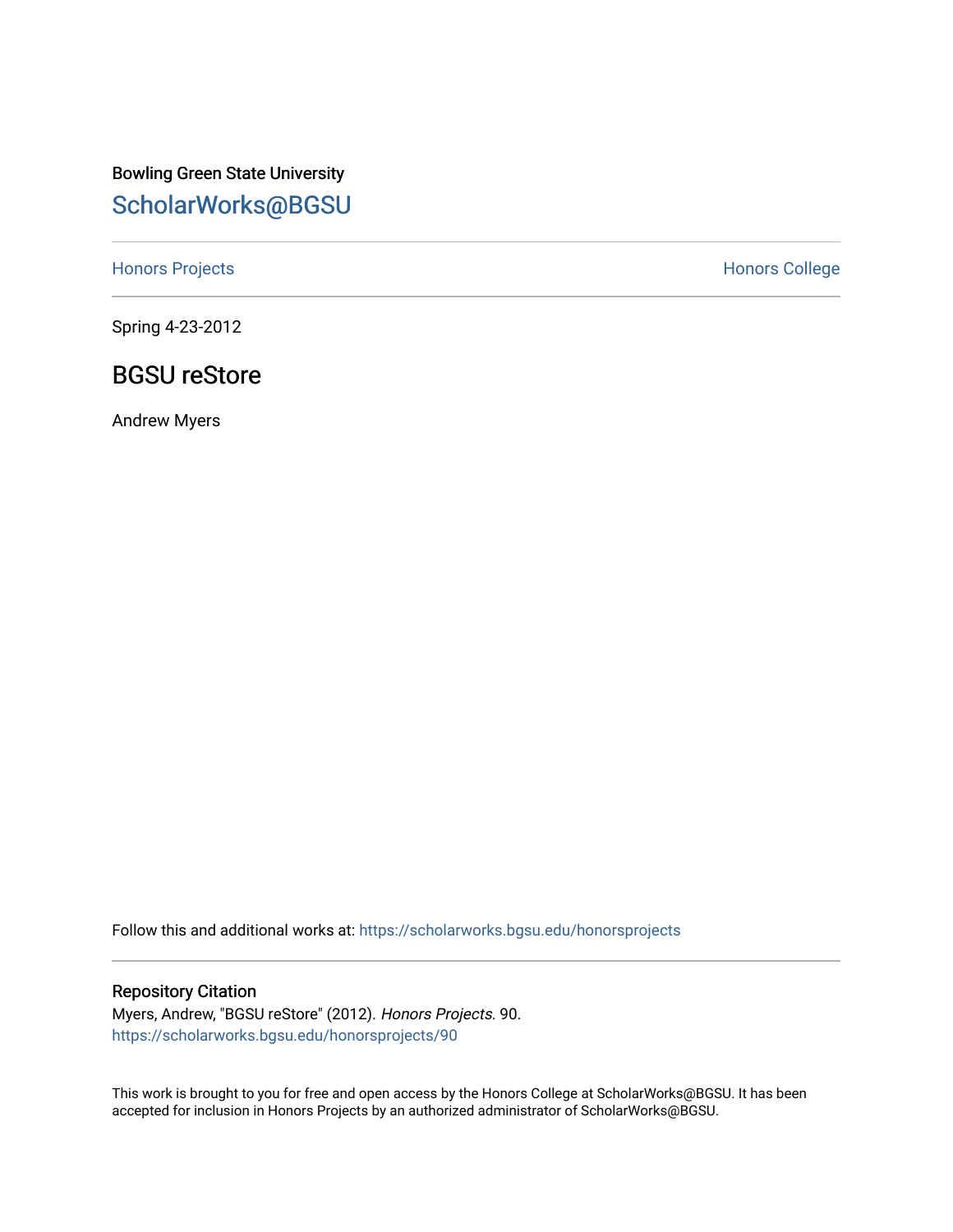# **reStore Honors Project**

**Prepared for Dr. Nick Hennessy & Mearl Sutton** 

**Prepared by Andrew Myers** 

**04/15/10**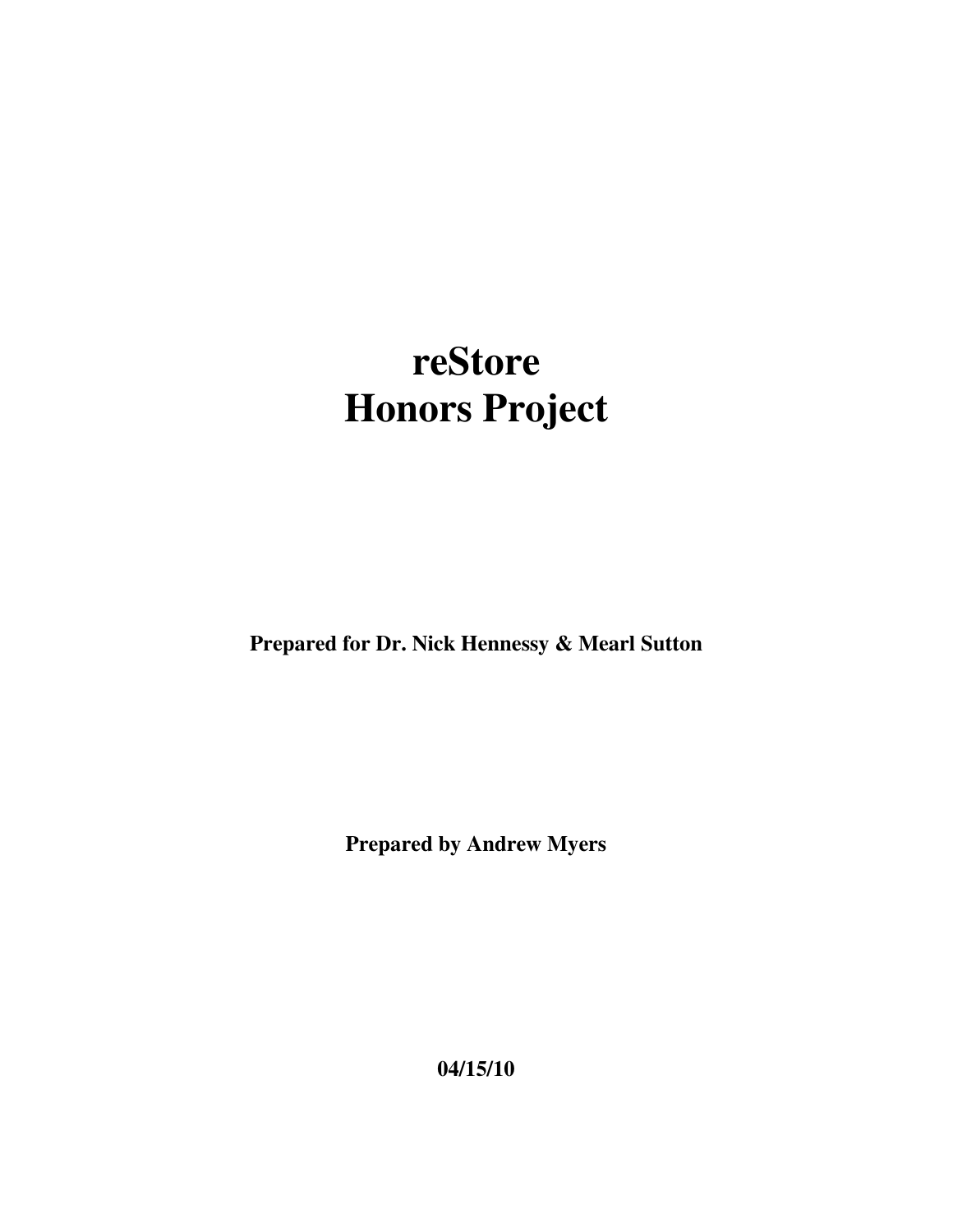## **Table of Contents**

## **Marketing Plan**

### **Situation Analysis**

| 2. External |
|-------------|
|             |
|             |

## **Set Marketing Objectives**

| 1. Set Marketing |  |
|------------------|--|
|                  |  |

### **Develop Marketing Strategies**

## **Implement and Control the Marketing Plan**

| An <u>alysis and the set of the set of the set of the set of the set of the set of the set of the set of the set o</u> |  |
|------------------------------------------------------------------------------------------------------------------------|--|
|                                                                                                                        |  |
|                                                                                                                        |  |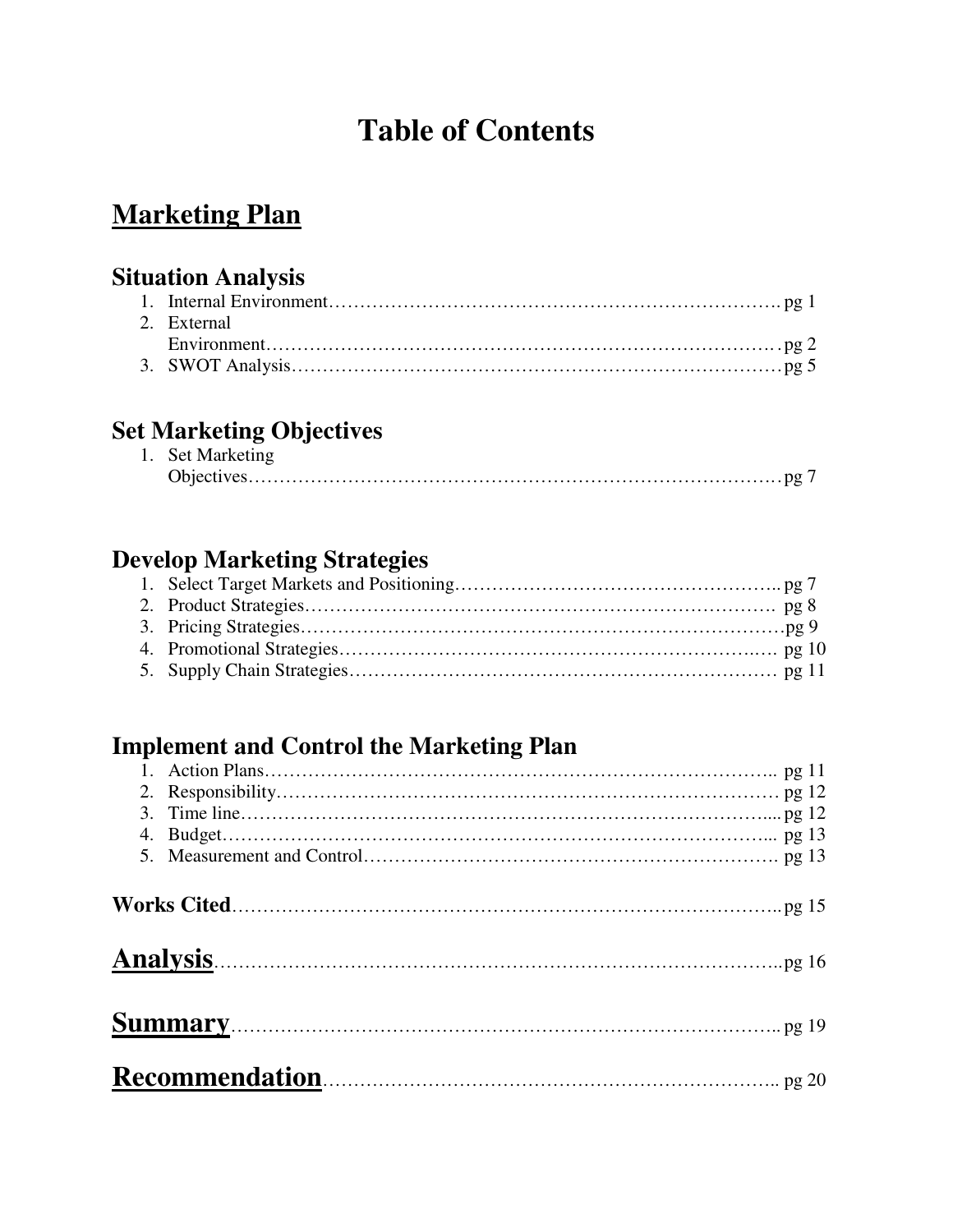## **Marketing Plan**

### **Situation Analysis**

#### **Internal Environment**

Marketing will help to express the company's mission, and to support the company's growth strategy. The mission of the reStore is: To provide used products at little or no financial cost to the consumer; and to encourage and educate customers on the importance and capability of living sustainably. Through marketing, the reStore can influence more customers to live more sustainable. Currently, many students are unaware of the benefits that the reStore provides. With marketing, more students will be educated as to what the reStore can do for the students.

In the previous semesters, there were not many marketing initiatives. The reStore had one special promotion, and a brands manual was created. Dr. Nick Hennessy, the Sustainability Coordinator, gave presentations regarding the reStore. Otherwise, there were no other promotional actions taken in years previous.

This semester, we have increased the number of promotions. The reStore was the subject of an interview for both the BG paper as well as BG24 (local news station). All of the students that attend Bowling Green State University received an email stating that the reStore was going to give away free school supplies in the Bowen Thompson Student Union. The next day, the reStore set up a table in the Union and gave away free school supplies. The reStore distributed fliers with regard to gaining volunteers. A Twitter account and Facebook page were created for the reStore. Currently, the reStore has 84 likes on its Facebook page and 7 followers on Twitter. The reStore interview and article are also located on the Facebook page. Most recently, the reStore donated 91 binders and 20 notebooks to Sparcweek. Sparcweek collects school supplies to give to children who are abused or neglected in Wood County, Ohio.

In the previous semesters, books and school supplies was given away for free. The reStore operates using trade rather than the buying and selling of goods. Last year, employees were encouraged to give the consumer a far better deal. If a student wanted to purchase goods, then the price was minimal. Clothing was sold for 50 cents or less. Even though product was sold at low prices, the reStore made \$100.00 in profit.

This semester, books and school supplies are given away for free. The trading policy is that trades should be equitable. An equal trade will maintain inventory levels, as well as the quality of the inventory. Also, the price for goods has dramatically increased. A t-shirt now costs \$2.00- \$4.00. The reStore has made over \$65 dollars in the first 7 weeks.

The products that the reStore held consisted of silverware, futon mattresses, school supplies, tshirts, shorts, dress shirts, pants, jeans, games, DVD's, hats, art supplies and purses. The products for the store have not changed since last year. In addition to the previous list of goods, higher quality items can now be found within the store. The higher quality items include more brand name clothing, DVDs, better games, GPS systems, calculators and watches.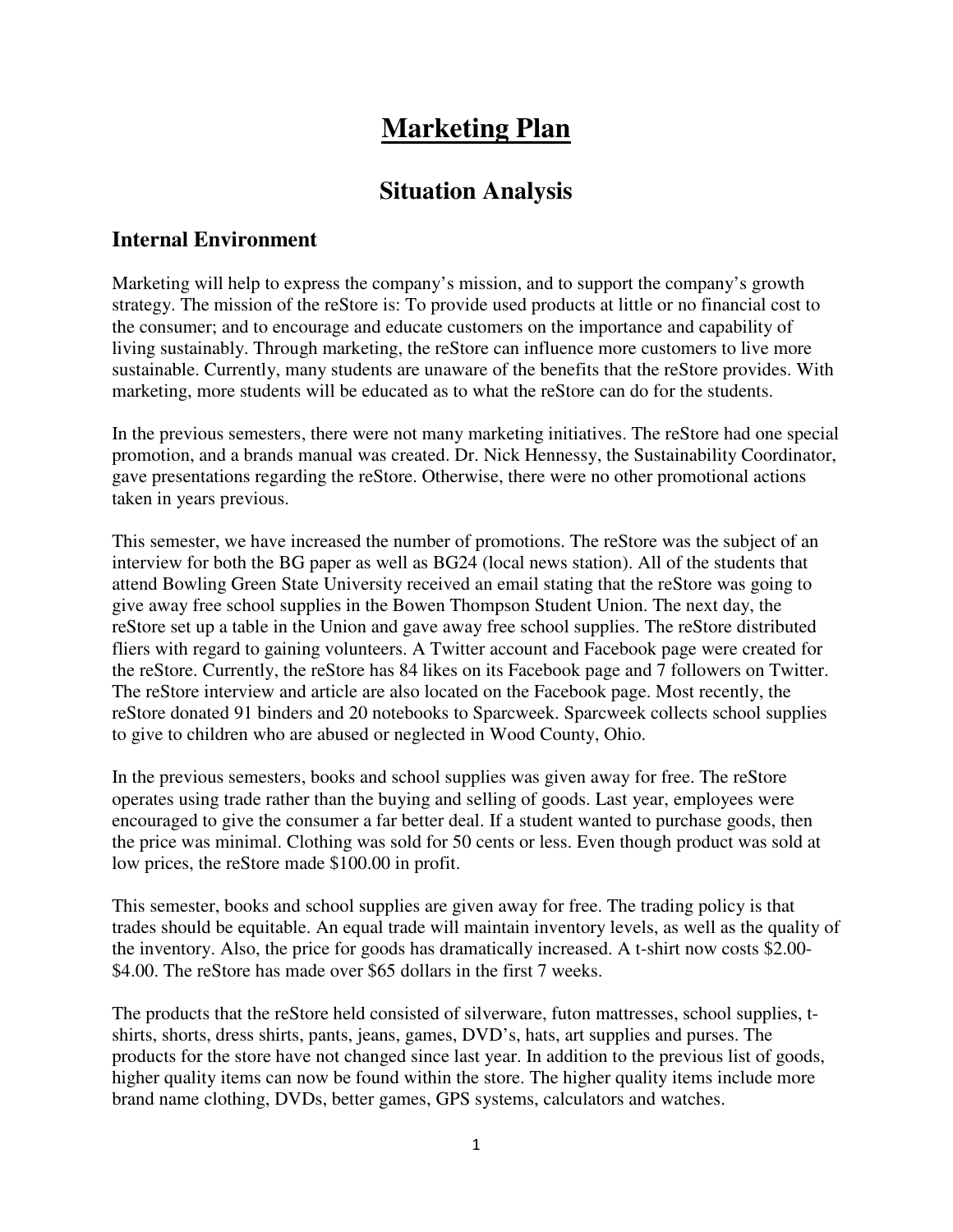Inventory is stored in two rooms located in Harshman Residence Hall. The Harshman Community room holds most of the school supplies. There is smaller room that holds all other goods. Currently, the reStore does not pay for rent. The space is adequate; however, if the location or popularity of the reStore changes, then the location and size of the storage rooms would have to change.

The reStore has access to many resources that make the reStore unique. First, all inventory was donated to the reStore. At the end of the semester, many students donate their possessions instead of taking the goods home. If a student left goods in their room, then the reStore is able to use the goods. Second, the reStore was given a room for the store. This room is located next to the dining center in Kreischer Residence Hall. The reStore does not pay any utilities. Third, all of the employees are volunteers. Thus the reStore has no labor costs. The reStore is unique because it is operating with no expenses.

The reStore has added value to the community because it serves as a location for people to obtain goods without spending money. Customers value the trading system because most of the customers are college students with little income. Finally, the reStore has been another initiative to help make Bowling Green State University a more sustainable campus.

#### **External Environment**

#### *Customers*

The customers of the reStore are primarily made up of Bowling Green State University students who reside within Kreischer. In years previous, the reStore may have had 20 customers per week. This semester, the reStore is averaging 24 customers per day. The market for the reStore has increased dramatically. Also, the market is made up primarily of women. 57% of the customers are women. Also, according to our analysis, more people come into the store at the beginning and the end of the week.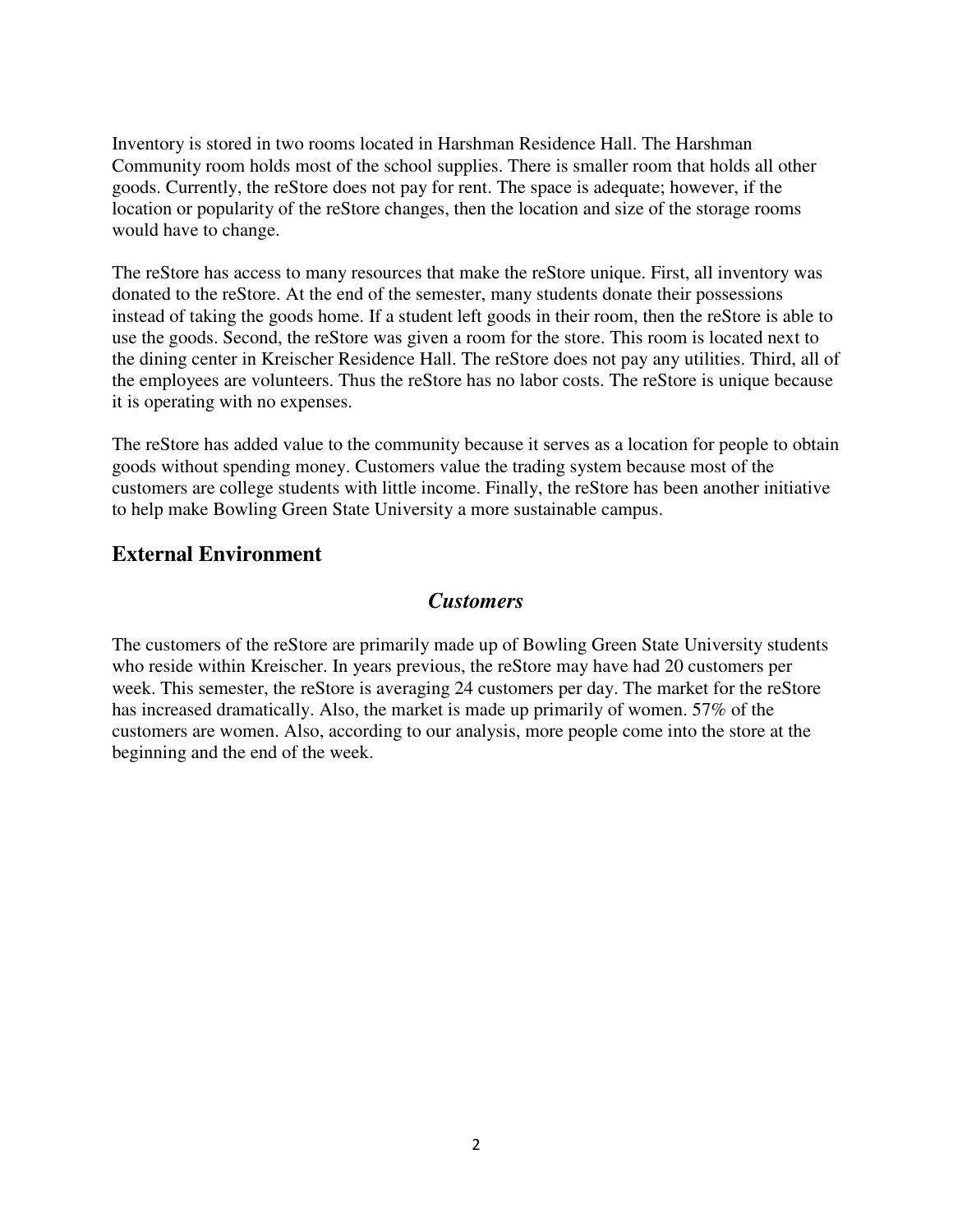

(Analysis 4 weeks into spring 2012 semester)



(Analysis 4 weeks into spring 2012 semester)

#### *Competitors*

Competitors for the reStore are the Bowling Green State University Bookstore, Abigail's Attic and Goodwill. The Bowling Green State University Bookstore provides students with school supplies, clothing, hats and books. The BGSU Bookstore is located in the middle of campus in the Union. The BGSU Bookstore's strategy is to sell higher priced Bowling Green State University apparel. Goodwill is located off of campus, and their strategy is to sell an assortment of goods at a very low price. Goodwill sells clothing, books, DVDs, cookware and other items. Goodwill is the main competitor for the reStore.

Abigail's Attic is a thrift store that just opened. The store is run by volunteers and the store owner. The store is open eight hours a day Monday through Friday, and 10 hours a day on the weekends. The store offers furniture as well as expensive clothing. This store does not have many customers, due to its recent opening. The store is located off of campus near the apartments. The apartments are typically where upperclassmen are located.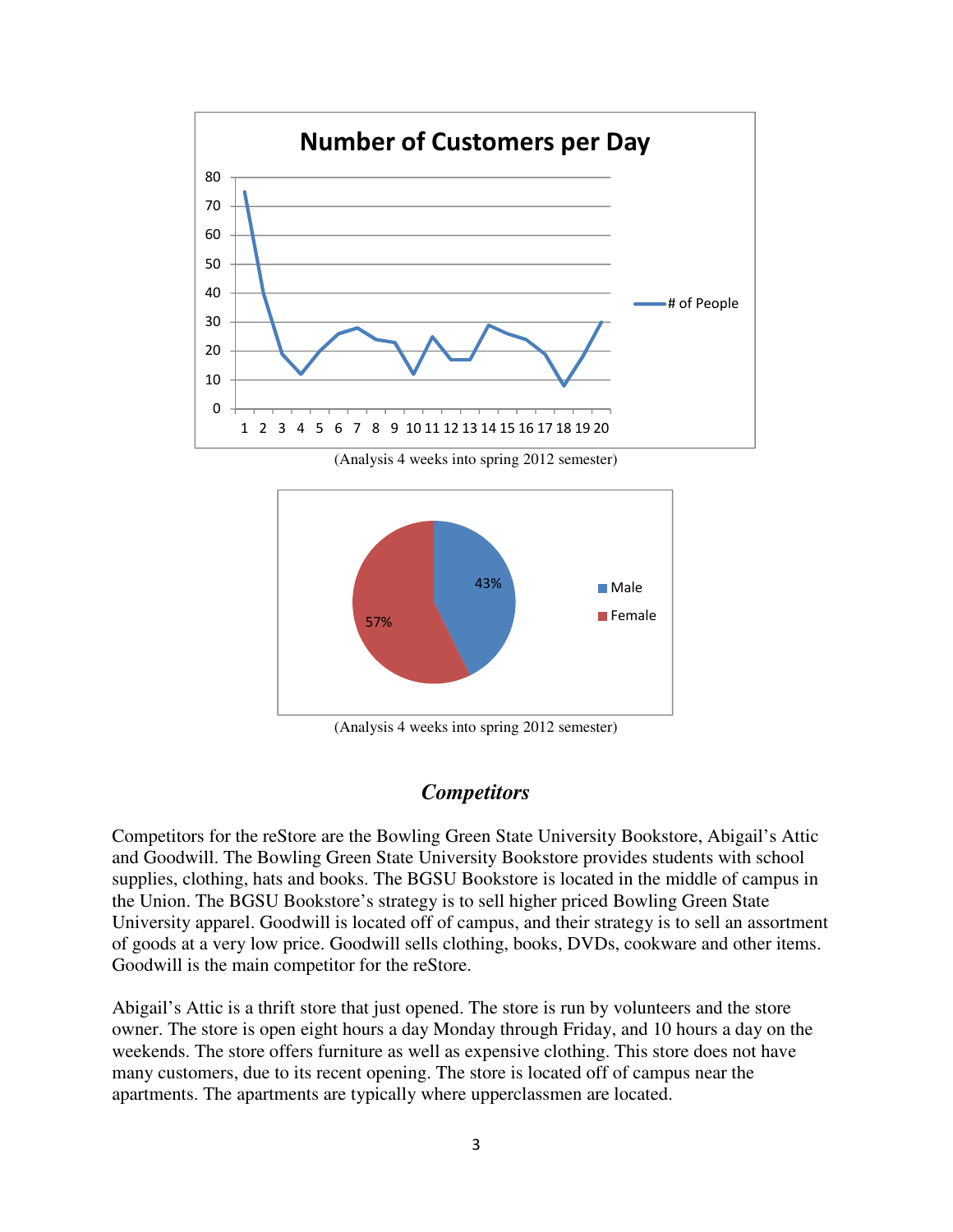#### *U.S Environment*

The recent economy has been one of the worst in U.S history. The United States of America fell into a recession in 2008 and has been slowly recovering ever since. According to The BG News "The University's average student loan debt was the highest of all public universities in the state in 2010 and seventh highest nationwide, according to a November 2011 report published by the Project on Student Debt...Ohio ranked seventh highest nationally." (Chamberlain, "University Ranked Highest in Ohio for Student Loan Debt" par. 1)

According to the Bureau of Labor Statistics, the unemployment rate for 2011 was 8.9%. The unemployment rate from 2010 to 2011 dropped by 1.4 points. In 2010 the unemployment rate in Ohio was 10%. In 2011 the unemployment rate in Ohio fell to 8.6%. The only state to have a greater decrease in the unemployment rate was Michigan. From 2010 to 2011 Michigan decreased from an unemployment rate of 12.7% to 10.3%. In January 2012, the unemployment rate for people with some college education was 7.2%. In January 2012, the unemployment rate of college graduates was 4.2%. 4,678,000 people have some college education or have graduated, and are unemployed.

#### *BGSU Environment*

Bowling Green State University has become more environmentally conscious. Within the last few years, BGSU has implemented more programs and procedures to become more sustainable. The programs in place have received more attention and funding. The following is a short list of some of the "green" initiatives on campus via the BGSU Office of Campus Sustainability webpage. This list demonstrates the environmentally friendly atmosphere that BGSU has developed and is continuing to grow.

- The University mowers are reusing 5,000 gallons of cooking oil. This will save an estimated \$15,000.
- Bowling Green has received block grants to improve heating, ventilation and lighting to make buildings more sustainable.
- Friday Night Lights is a growing organization whose purpose is to turn off the lights in office buildings on Friday nights.
- In 2010 BGSU placed 1st in the Ohio and 6th in the nation for a competition to see which Universities could lower their electric and water usage over three weeks.
- "Since 1994, the BGSU Recycling Program has sold over \$390,000 in recyclable materials and avoided over \$400,000 in landfill fees." BGSU has 900 recycling bins on campus.
- Custodians use less harmful chemicals for cleaning.
- In the spring of 2010, BGSU was recognized as a Toro WaterSmart Partner. This award is given to campuses that have implemented water conservation practices.
- In 2011 BGSU placed  $13<sup>th</sup>$  out of 245 schools while competing in RecycleMania. RecycleMania is a competition that lasts 10 weeks. The purpose is for schools to try and recycle as much material as possible.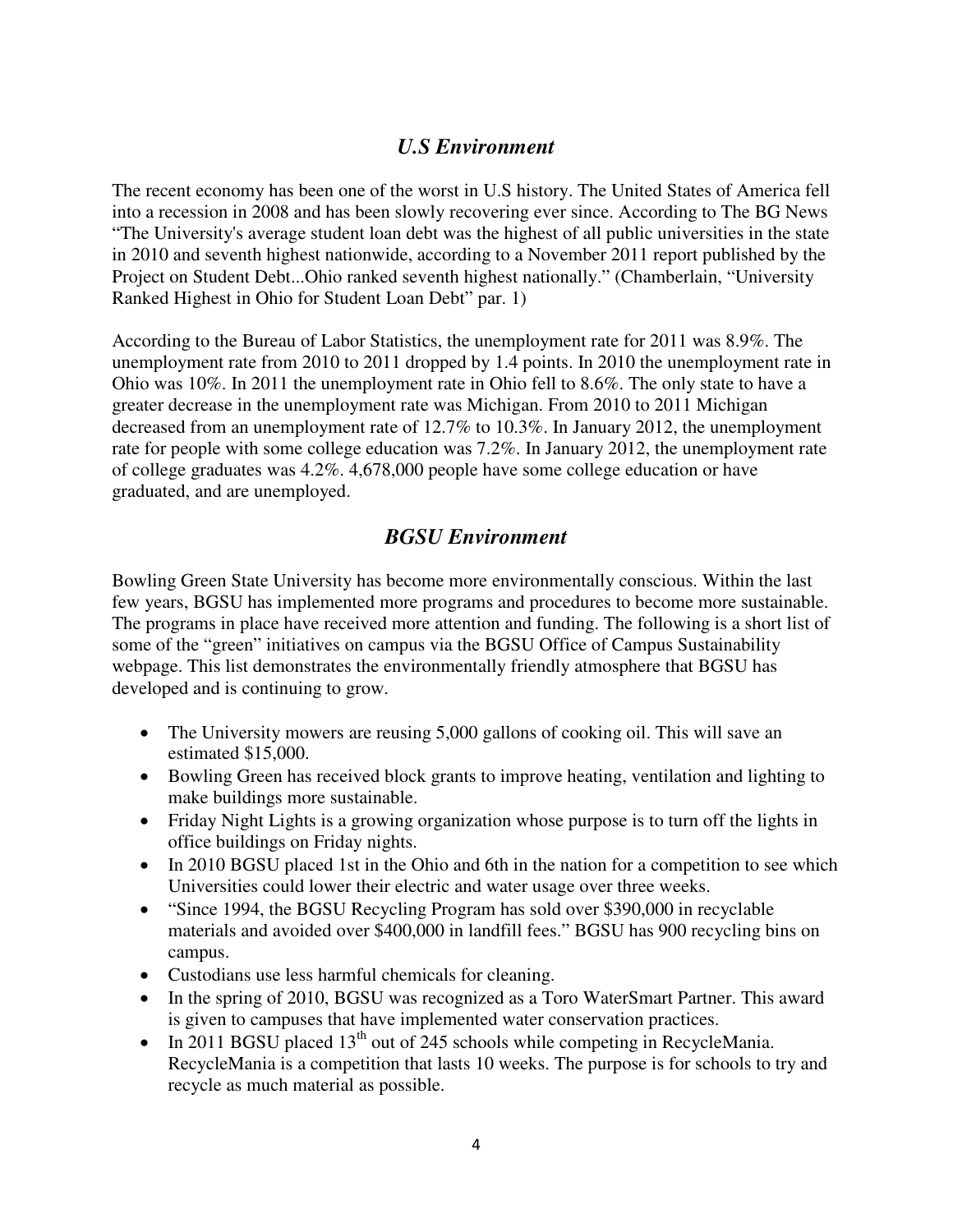- BGSU has established an Orange bike program. Any student on campus can register for the program and then share bikes with other students on campus. Thus, students do not need to purchase new bikes.
- Fair trade coffee Estima at Starbucks & Green Mountain (coming Fall 2011)
- Produce purchased from local growers
- BGSU uses local producers Toft's Ice Cream, Grounds for Thought coffee
- Organic options within the convenience stores
- Free range chicken and pork
- Only serve seafood off of the Monterey Bay Seafood safe list
- The Oaks dining center has a roof where spices are grown. 75% of the construction waste was recycled. The design of the building helps to reduce water use by 35%.
- 20% of the materials used in the building of the Carillon dining facility were obtained locally. Obtaining material locally reduces the pollution emissions. Material obtained locally will not have to travel far. Thus, fewer emissions are produced. The flooring is made from bamboo. The design of the building helps to reduce water consumption by 30%.

#### **SWOT Analysis**

#### *Strengths*

The BGSU reStore is located within the Kreischer Residence Hall. The store is located next to a dining facility. This means that 25% of all of the students living in the residence hall have to pass the reStore on a daily basis. Another 25% of the students living within the residence hall have to enter the dining facility through a door that is in the same hallway as the reStore. Thus, 600 students must come into close contact with the store. Students on the other side of the building enter the dining facility on a daily basis. Thus, another 600 students come within a few yards of the reStore. Having the store within the residence hall allows the store to be within a close distance of approximately 1200 students.

The reStore obtains all inventory for free. At the end of the school year, the reStore has collection bins. These bins collect more inventory than the store can sell or trade. Also, other materials are donated to the store throughout the year. This allows the reStore to obtain product for free.

The reStore has no expenses. The store location was given to the Office of Campus Sustainability from Dining Services. Residence Life pays for the heating and lighting of the reStore. Any fliers that are produced are funded from the Office of Campus Operations. The employees are volunteers. The intern for the store is also a volunteer. Obtaining space for advertisements is free through the university. Any revenue is considered profit, due to the lack of expenses.

Another strength of the reStore is the variety in store hours. The reStore is open Monday through Friday for approximately 40 hours. This allows many residents an opportunity to enter the store. One complaint from last year was the limited store hours. Now customers have a better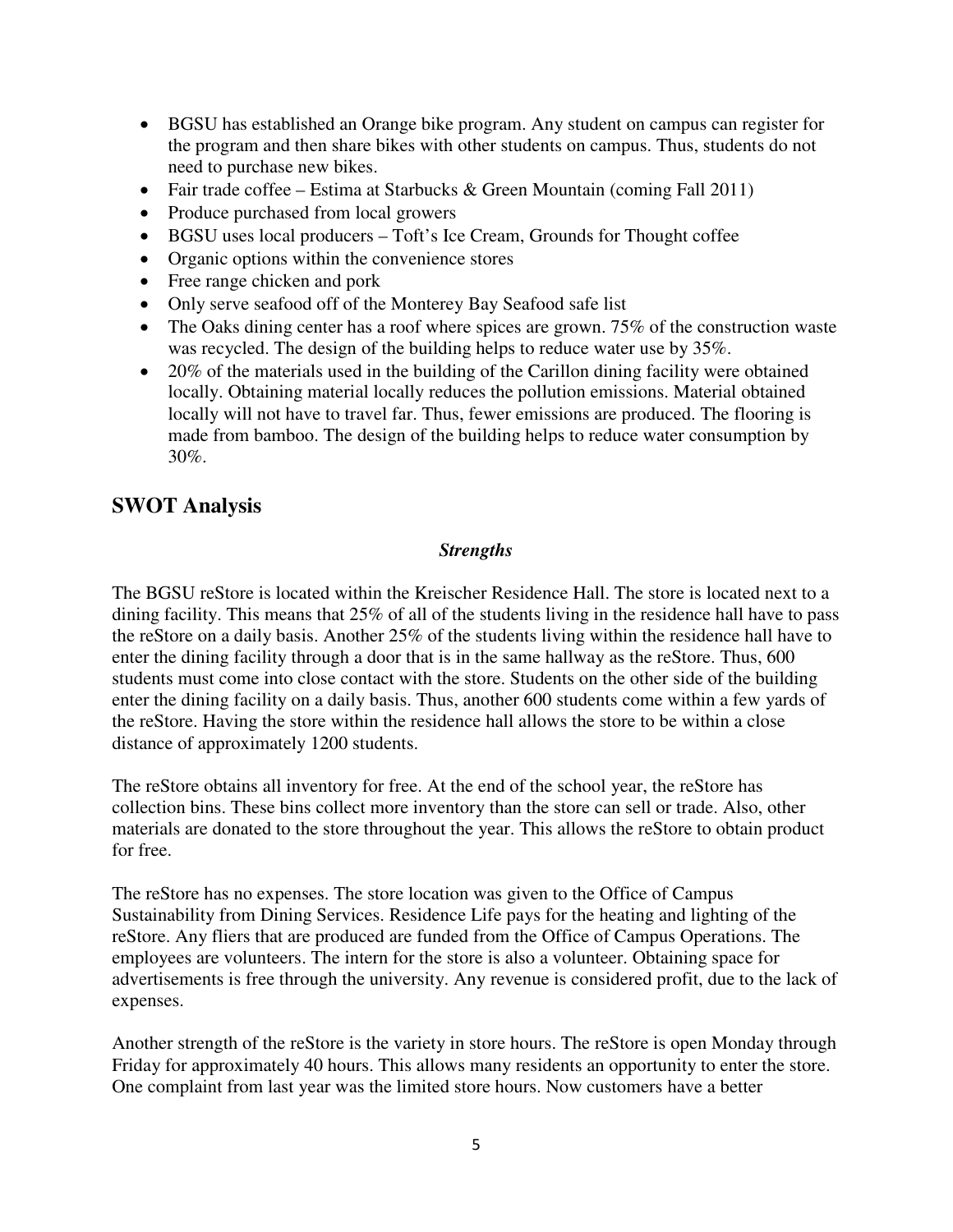opportunity to enter the store at different time throughout the week. The store is open as early as 11:30am and stays open until as late as 9:30pm.

#### *Weaknesses*

Due to the location of the reStore, many students do not want to walk to the store. The store is located within the Kreischer Residence Hall. Kreischer is located in the far northwest end of the Bowling Green State University campus. Students from Harshman Residence Hall visit Kreischer for food. This adds another possible market of 1200 students. However, residents of many other residence halls do not walk to the northwest end of campus. This greatly reduces the possible market. Instead of being able to serve all on campus students, the reStore is limited to a few thousand possible customers. As of now, serving a few thousand customers would be a large improvement. However, if the reStore became more popular, then the store would not be accessing the full market.

The store location does not have excess room. The inside of the store was cluttered and only a few customers could enter at one time. After improving the layout of the store, more customers were able to enter the store. However, the lack of space leads to fewer products being held within the store. Thus, big items like futon mattresses, refrigerators and TVs are not able to fit within the store. Therefore, the reStore needs more inventory space.

Another weakness is that the reStore is fairly new. The store was founded over a year ago. This means that there is a limited customer base. Also, there are few people who recognize the reStore brand or can identify what the store does. A survey was conducted at the beginning of the spring semester 2012. The survey was conducted in Kreischer Residence Hall and the Student Union. The questions for the survey are as follows.

- 1. Have you ever heard of the reStore?
- 2. Do you know what the reStore does?
- 3. Have you ever been in the reStore? The survey was conducted in the residence hall where the store resides as well as at the Student Union.

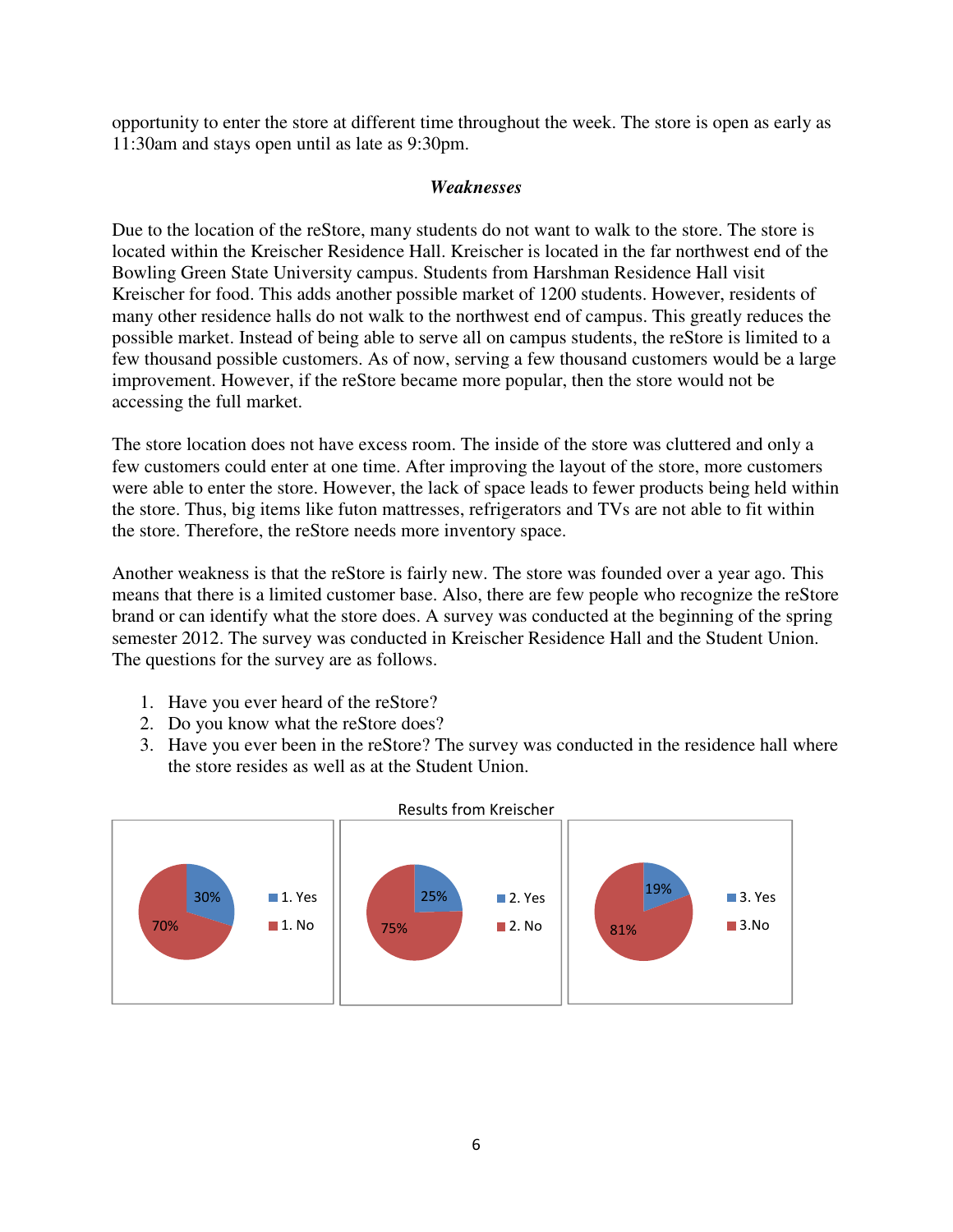

The results of the survey show that students within Kreischer are more familiar with the store than students who pass through the Union. Only one student in the Student Union had been in the reStore. The lack of student awareness and customer base poses a challenge.

#### *Opportunities*

The reStore has the opportunity to connect to 6,600 students who live on campus. The reStore may also have the opportunity to expand the size and location of the reStore. One possible location for the store could be in the old basketball gym. This location would be closer to campus and the location would provide more square footage.

There are many means of communicating with students for free. There are several news organizations on campus that could provide students with a better idea of what the reStore is. Also, connecting with students through email and TV are free. This unlimited amount of resources poses a great opportunity.

#### *Threats*

The threats to the reStore are limited. The biggest threat is that the reStore does not grow. The reStore will not go under or lose money. However, the reStore could regress to last year's operations. Last year the reStore was open for a total of nine hours per week. The reStore would lose a substantial number of customers if the store had fewer hours.

Another threat is that people may view the reStore has a garage sale. Students may think that the store has a limited product choice as well as low quality items. This negative view may deter students from entering the store. Students may view used items as dirty or worthless.

### **Set Marketing Objectives**

The reStore needs to increase its customer base. In the first four weeks the reStore increased the number of customers that entered the store by approximately 615%. This is based on the estimate that 20 customers entered the reStore per week last semester. In the next eight weeks, the reStore needs to maintain the 600% increase from last year, in terms of the number of customers that entered the store per week. Another objective is to increase awareness of the store by 15%. The BGSU reStore Facebook page needs to have a 20% increase in the number likes. The Twitter page needs to increase by 10 followers.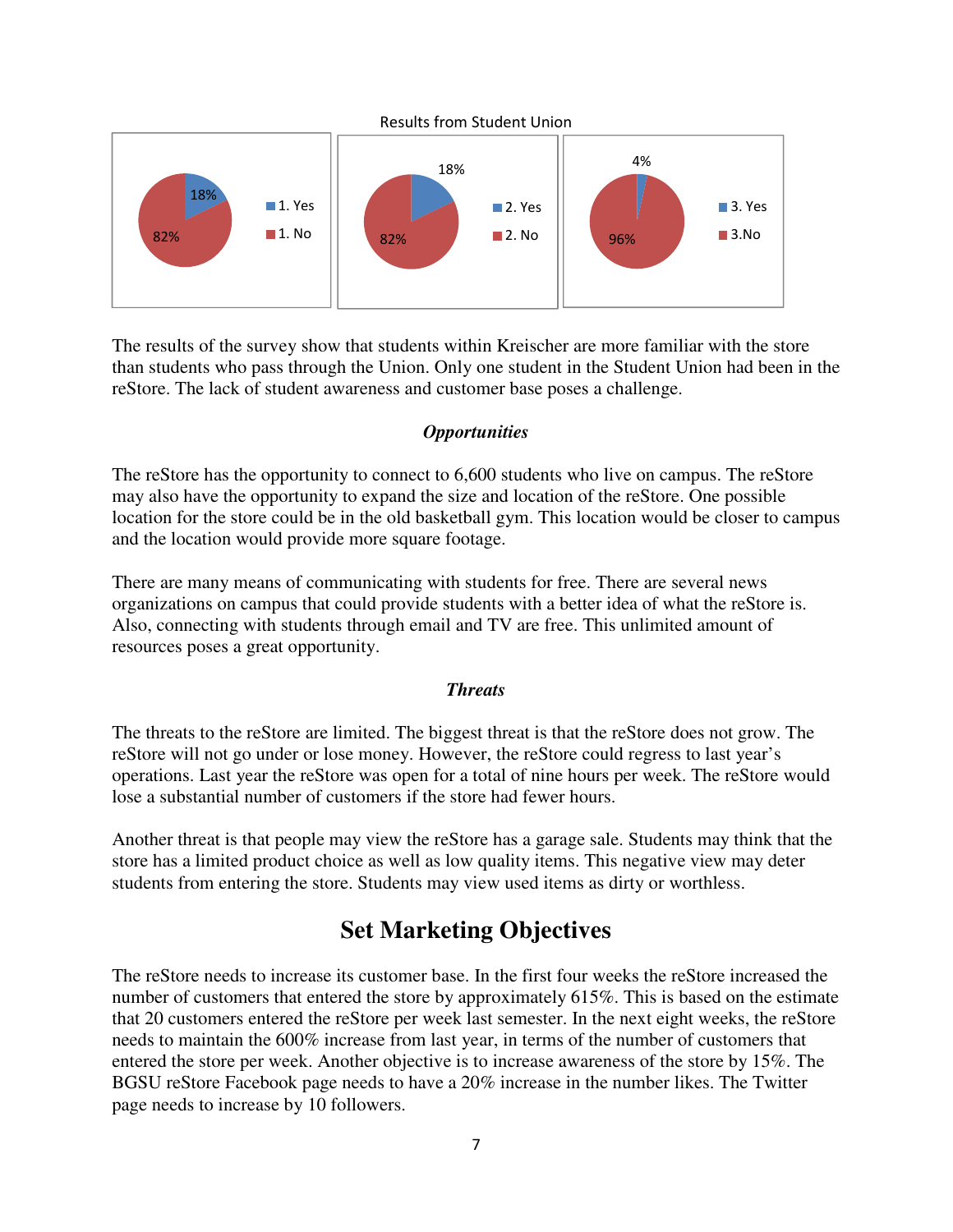### **Develop Marketing Strategies**

### **Target Markets and Positioning**

Our customers use our products in a variety of ways. Our school supplies is used for individual students as well as for charities. Because we are reselling products that have already produced, most of our products are used as intended. Thus, clothing is used for clothes, bags are used for carrying, and silverware is used for eating.

The best way to segment the market is geographically. Social class does not influence consumer's decisions whether to enter the store. The reason that social class is irrelevant is due to system of trading rather than purchasing goods. Also, the reStore has goods with a range in value from 25 cents to 80 dollars. Demographics help to segment the market. Age is a good segment to select for the target market. Gender is not a good differentiator for target markets because the store receives close to an equal percentage of males and females entering the store.

The target market is Bowling Green State University freshman and sophomores between the ages of 18-20 who live in Kreischer or Harshman. This group of individuals primarily makes up the residents near the reStore. This market typically comes in close contact with the reStore. Kreischer residents live within the same building as the reStore. Residents of Harshman eat meals at the dining facility in Kreischer. Thus, they would be more able to go to the store. Also, these residents may not be as prepared as older residents. Therefore, the freshman and sophomores will require more goods.

We will position ourselves as a convenient service. Through our marketing, we will show consumers how the reStore is located next to the Kreischer dining facility. This means that the residents have to enter the building. Thus, after grabbing snacks, residents should visit the reStore.

Other advertisements will discuss the benefits of the reStore. Advertisements for Hall Directors and Resident Advisors will discuss the ease of conducting programs through the reStore. Advertisements for all other students will discuss the variety of items, trading system and explain why the reStore is meant as a sustainable outlet on campus.

#### **Product Strategies**

The reStores' core product is a quick convenient service that fulfills customers' basic living needs. The actual products are sports equipment, coats, t-shirts, dress shirts, pants, jeans, shorts, kitchen utensils, art supplies, school supplies, TVs, refrigerators, DVDs, games, hats, lamps, laundry supplies, shoes, signs, posters, puzzles, GPS systems. The actual product changes daily. Customers bring in new supplies every day. The augmented product is the service that any item, if in good condition, can be traded in. Thus, if a student trades in a black t-shirt for a yellow tshirt; in two weeks the student can trade the yellow t-shirt back for his original black t-shirt. Effectively, all trades can be refundable. However, there are no refunds for transactions that involve money.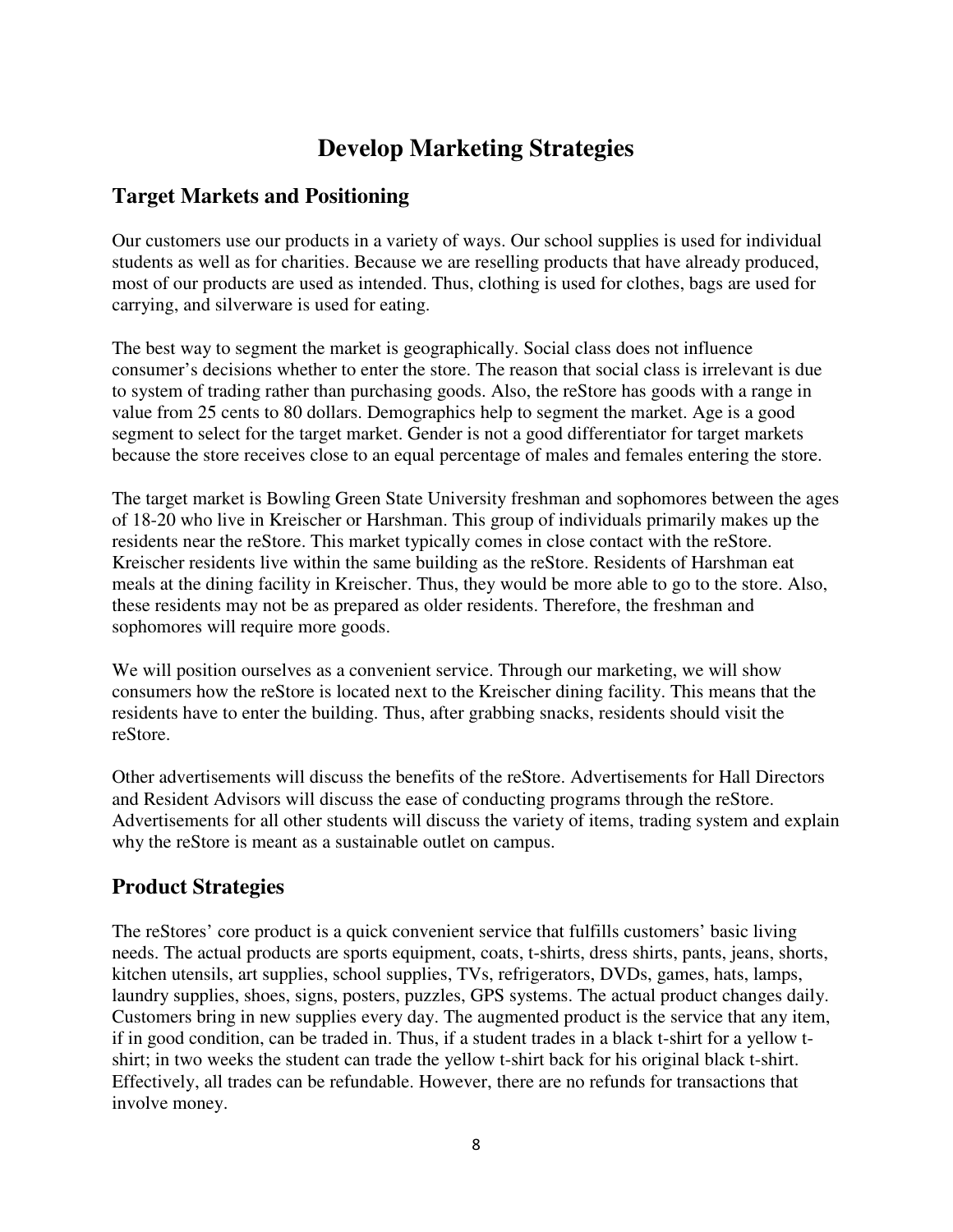There should be a unique product line for every season. If possible, the reStore should have a different product line for holidays. Shortly after summer, the store should consist of fans, lamps, futon mattresses, school supplies, shorts, t-shirts and other summer clothing. These items may not have been forgotten by incoming students. Colder weather should require that the reStore has coats, sweaters, sweatshirts, and board games. If possible, the reStore should hang Christmas lights within the store after Thanksgiving. Any product with Snowmen, Santa, Hanukah related symbols, Kwanza related symbols or Christmas related symbols should be displayed within the store. For the weeks before Spring Break, the summer related goods should be in the reStore. If possible, the store should be decorated in green product for St. Patrick's Day. Green clothing, lights, miscellaneous green decorations, leprechauns and shot glasses should be added to the stores' inventory.

The reStore needs to offer a variety of different styles, brands and sizes. Maintaining popular brand names such as Hollister, Aeropostale, Abercrombie and Fitch, Old Navy, and Polo must be maintained in the store. Maintaining inventory with popular brand names displaces the idea that the reStore is a garage sale. Also, the inclusion of many different sizes and styles enables the reStore to reach a more broad market.

All product within the store needs to be organized. This means that all clothing must be folded. Having a clean organized store encourages the customers to return to the store. One improvement from last year is that customers are finding the store more comfortable. The store is more organized clean and open. This atmosphere helps to break the stereotype that the reStore is a garage sale.

Last year a student created a Brands Manual. The Manual had many different designs and styles for the reStore logo. The reStore should have only one logo. The store has an awareness problem. Therefore, customers may be confused as to the different designs of the logo. Instead, the reStore should use one image that shows the stores' focus on sustainability. The colors and appearance of grass in the background help customers to identify the reStore has a store focused on sustainability. All fliers, advertisements, and interactions with the media should include the logo. When interacting with the media, a close up or a picture of the logo should be included.

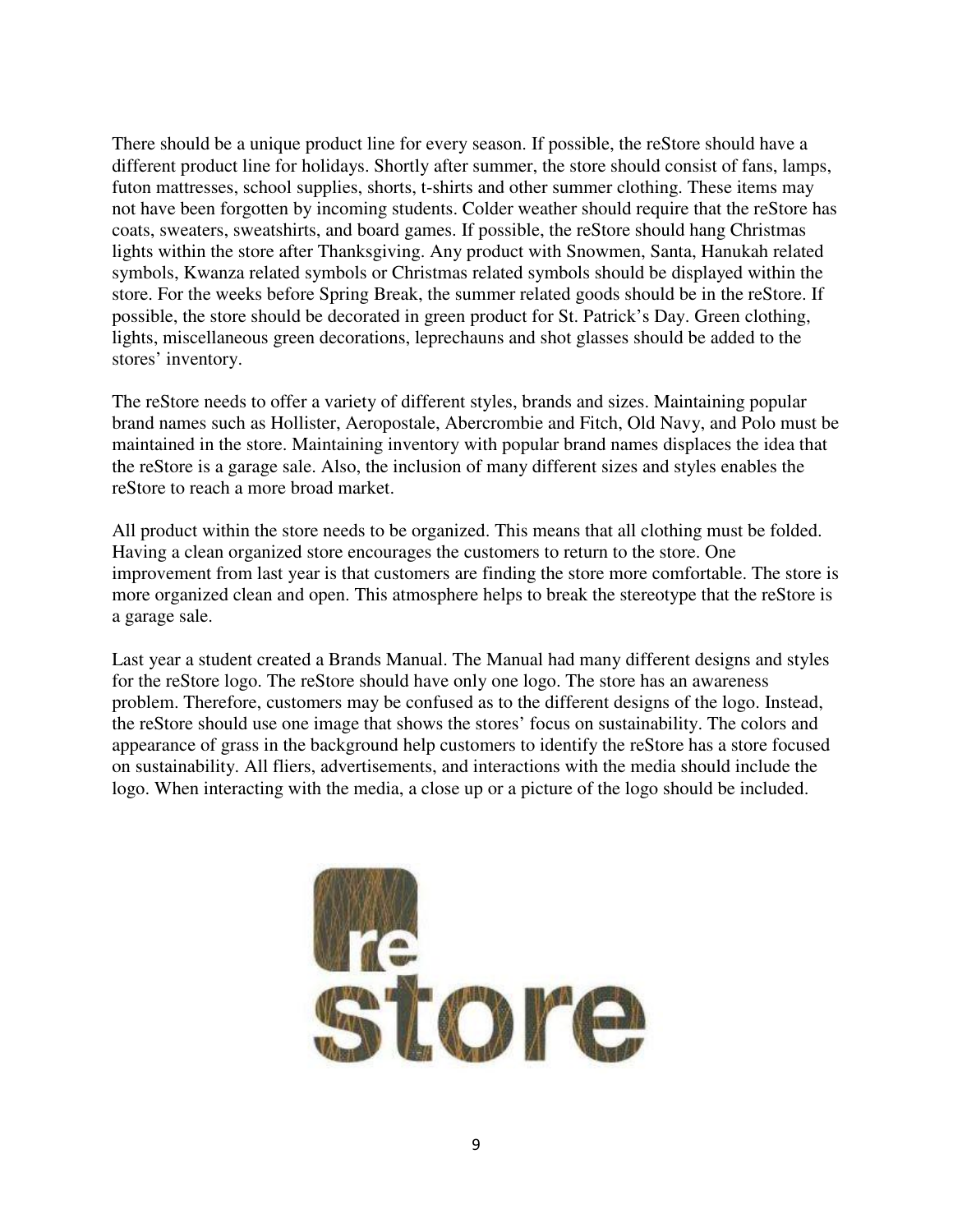#### **Pricing Strategies**

The pricing strategy has changed from last year. Last semester, many of the products were greatly undervalued. Shirts were sold for 50 cents or less. This year, shirts sell for \$2-\$4. Button up shirts sell for \$6. Typically, the product still sells for a fraction of the original price. This strategy is in place to provide value for the customer as a less expensive source to obtain goods. While maintaining low prices, we are increasing our revenue from last semester. The pricing strategy is dependent on the volunteers. The volunteers determine the price of an item based upon his or her opinion. If the volunteer believes that an item is equal in value to two t-shirts shirts, then the price for the item would be approximately \$4. Price also varies with the quality of the item. The intern is responsible for inspecting all transactions for the day, via the reports written by the volunteers. If goods are being undervalued or overpriced, then it is the responsibility of the intern to communicate with the volunteers and correct the problem.

The goal of the reStore is to promote trading rather than buying and selling. Thus, most transactions concern the trading of an item for another good. The same quality test applies for selling as trading. Volunteers are given the autonomy to determine if the trade is of equal value. Once again, volunteers are encouraged to think of items in terms of how much the item would cost. Thus, the volunteers have to determine the dollar value, and then determine if the trade is equal. The intern is responsible for inspecting all transactions for the day, via the reports written by the volunteers. If goods are being undervalued or overpriced, then it is the responsibility of the intern to communicate with the volunteers and correct the problem.

There have been several instances when an item was undervalued. The intern immediately communicated with the volunteer. After these conversations, the volunteers have not undervalued an item since the original mistake. When in question of whether a trade is equal, volunteers are encouraged to text the intern for a confirmation that a trade is equitable. The reStore intern is to finalize all transactions that include items that are extremely valuable. It is the interns decision as to what items must pass his or her approval. This allows for high quality items to remain in the store without fear of a substantial loss.

All school supplies will be free. School supplies will be distributed during special promotions. The reStore has a large supply of school supplies that is replenished each year. Allowing customers to take school supplies encourages them to return to the store. The more the customers enter the store, then the more likely they are to conduct future transactions.

#### **Promotional Strategies**

One weakness of the reStore is lack of awareness by students. Thus, the reStore can obtain name recognition through an increase in promotion. Students should be reached through television, newspapers, fliers, electronically and special promotions.

Contacting students through television is critical. The reStore has the opportunity to have a story done by BG on TV. This is significant because BG on TV specials air on PBS in Northwest Ohio. The segment would be around three minutes. Also, the staff at BGSU has allowed the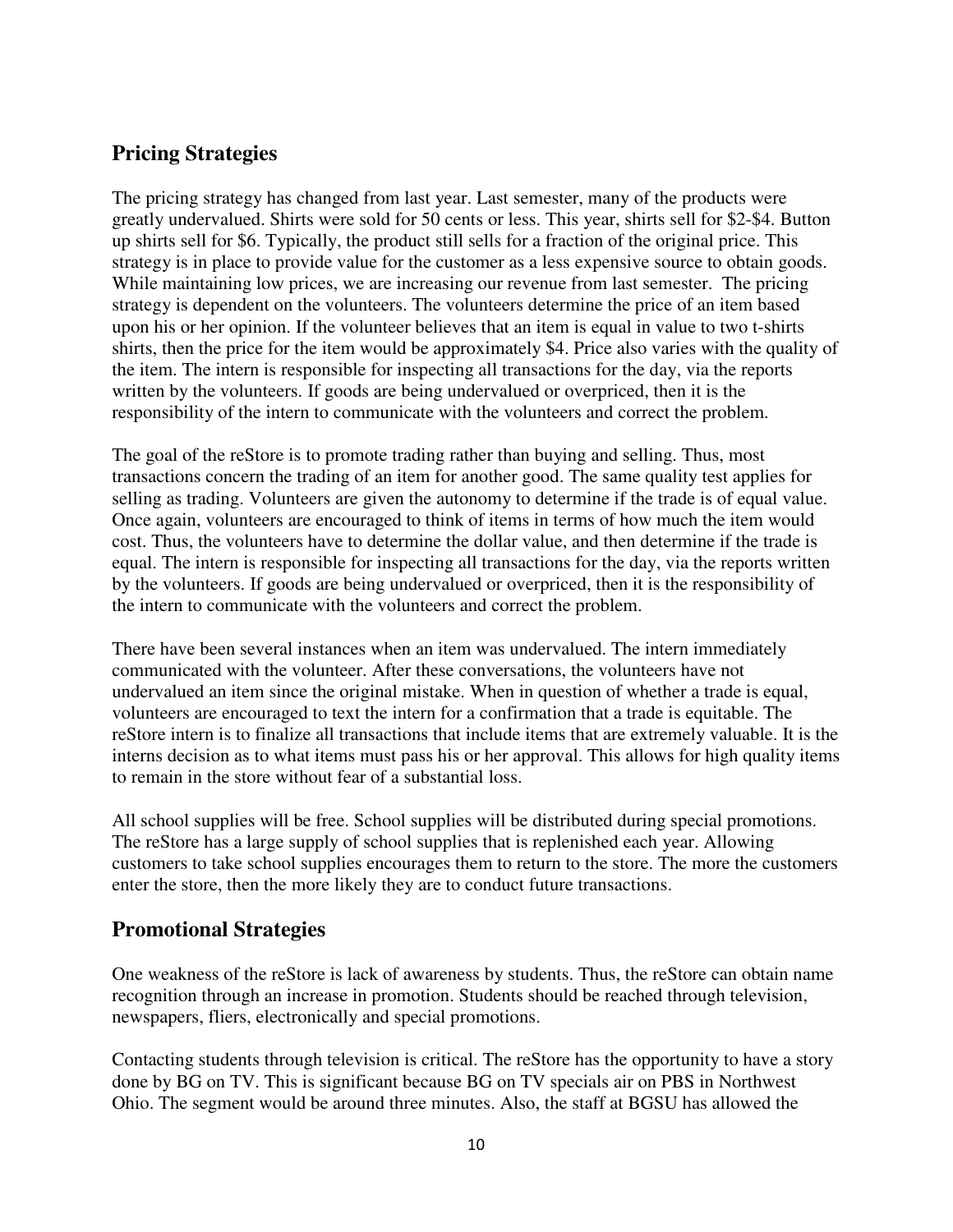reStore to have a running advertisement on the televisions in the Union. This advertisement would air for the rest of the semester. The Union is a centralized location on campus. Thus, hundreds of students would see the reStore advertisement each day.

The reStore has previously been the subject of a story written by the BGSU newspaper. One objective is to have the paper write a follow up segment. Papers are distributed throughout the BGSU campus. Thus, hundreds of people can be reached through the newspaper article. Ideally, the reStore would have another front page article. This article would summarize all of the success the reStore has experienced for the semester. A story on the success of the reStore would demonstrate that the reStore is a viable source for obtaining product at little to no cost.

The next step for the reStore is to distribute fliers. Fliers are a common way for organizations to communicate with students. There many different fliers used all over campus. The target market needs to have a flier that references convenience and the services that the reStore provides. Fliers that will be distributed all over campus need to convey the sustainability focus of the reStore and the trading concept. All fliers should be bigger than an 8.5 by 11. This size difference will distinguish the reStore flier from all other signage.

Electronically communicating with people is an easy and effective means of commuting with potential customers. Thus, the Facebook page and Twitter need to have more likes and followers. Also, pictures of the reStore should be put on the Facebook page. This will deter the idea that the reStore is a garage sale.

Also, the Resident Advisors are an influential group of individuals on campus. Resident Advisors have to conduct programs every couple of weeks. Therefore, we will email the Resident Advisors and let them know that we will conduct programs for Resident Advisors. This should receive a high level of response because the Resident Advisors have to conduct programs. Thus, we would be making their jobs easier. At the program, we will discuss the reStore, what it can provide and sustainability on campus. This will introduce customers from all over campus to the reStore. These programs will take place throughout the semester.

We should also speak with the office of Admissions, Residence Life and Orientation about including the reStore into Bowling Green State University marketing pamphlets and tours. This will enable the reStore to reach more freshmen. These freshmen can remain loyal customers for their four years at BGSU. Thus, we would be establishing a bigger and loyal customer base.

The final way in which the reStore will be promoted, is through special promotions. There will be little feet along the walls of Kreischer leading students to the reStore. Students will be intrigued as to where the feel lead to. Thus, students will follow the feet to the reStore entrance. Business cards will be distributed to all rooms within Kreischer. This will inform the residents of where the store is located, the Facebook page and Twitter account. Thus, we will be reaching the students electronically and with the card. We will have a table giving away schools supplies in the Union and on "Earth Day." Giving away school supplies will grab the attention of the students and it will encourage them to come to the store.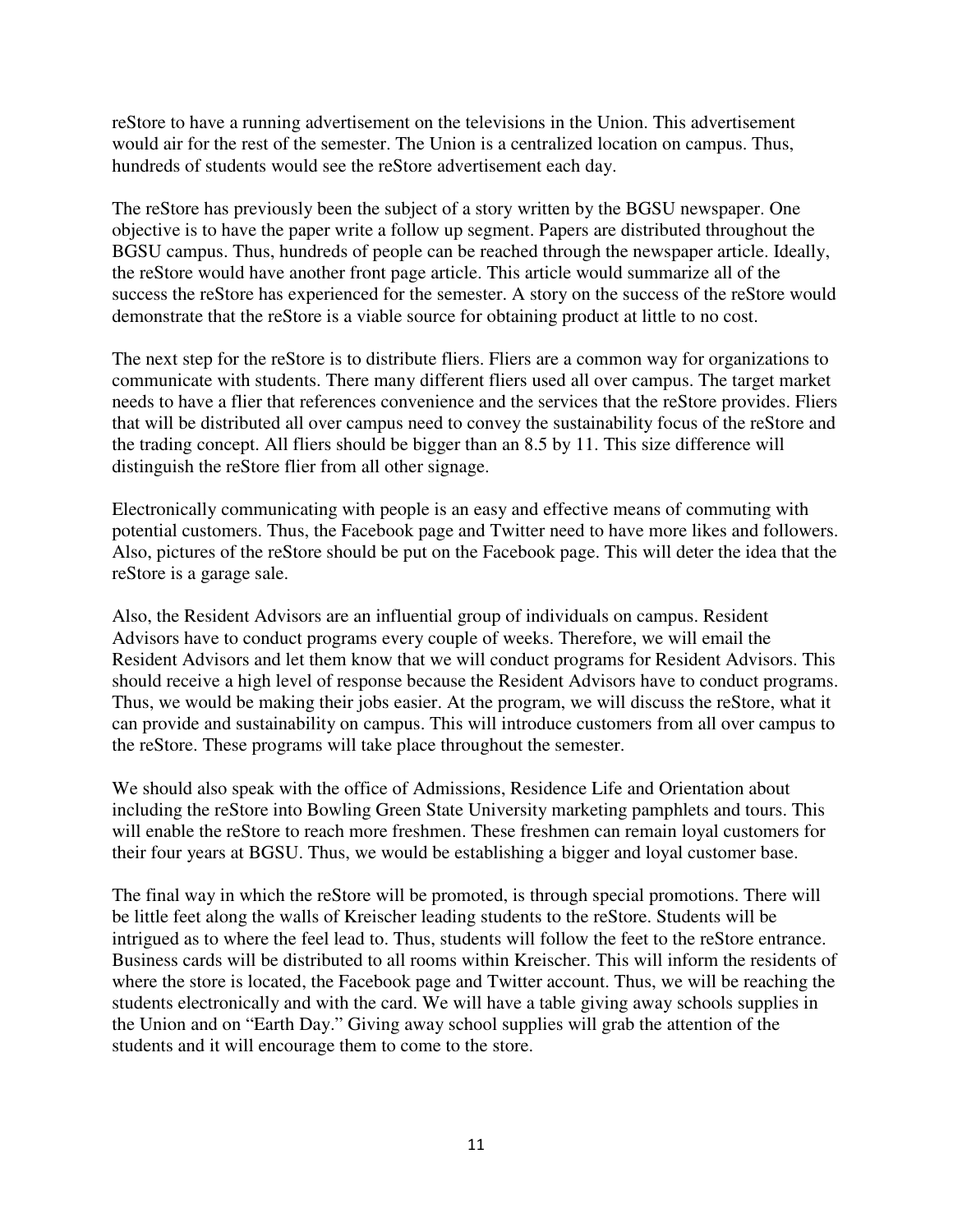### **Supply Chain Strategies**

The current distribution of product will remain the same. Product will be sold or traded in the store. In the future the reStore may have to change the location of where the inventory is located. Currently, the storage location is small. If the store becomes more popular, the inventory room may need change.

Inventory is gathered through collection bins that are located in each residence hall at the end of the semester. Before students leave for the summer, they are encouraged to donate material to the reStore instead of throwing it in the trash. This means of obtaining inventory is more than sufficient. Typically, the reStore employees will sort through the donated material. Then a lot of product is donated to Goodwill.

### **Implement and Control the Marketing Plan**

### **Action Plans**

A timeline will be made. If every item on the timeline is completed by the desired date, then all of the initiatives will have been met. In the instance that an item is not completed by the desired date, then a plan of action must be put into place to achieve the desired action as soon as possible, without jeopardizing other initiatives.

### **Responsibility**

The intern is responsible for conducting all planning for the initiatives. Some initiatives may require more assistance than the intern can provide. In these instances, it is the responsibility of the intern to communicate with the Sustainability Coordinator, and to find volunteers. All responsibilities are to be agreed upon by the intern and the Sustainability Coordinator at the beginning of each semester.

### **Time Line**

2/25 Give presentation/ tours of reStore to RAs from Kreischer and Centennial 2/25 Interview potential employee 2/26 Begin shooting for PBS special 2/27 Continue contacting individuals in charge of TVs in Union and BA building 2/29 Check on availability for future promotions in the Union 3/12 Have posters completed, stamped and hung up in all Residence Halls. Verify if posters can be emailed to RAs for use in their hall way. 3/12 Have "green footprints" leading to the reStore from both the dial and CD hall 3/12 Marketing Plan finished 3/12 Email all RAs of a free tour and presentation on the reStore 3/15 Upload photos of reStore to Facebook 3/19 Business cards given to all students in Kreischer and Harshman (Brand, location, contact, Facebook, Twitter, motto or slogan)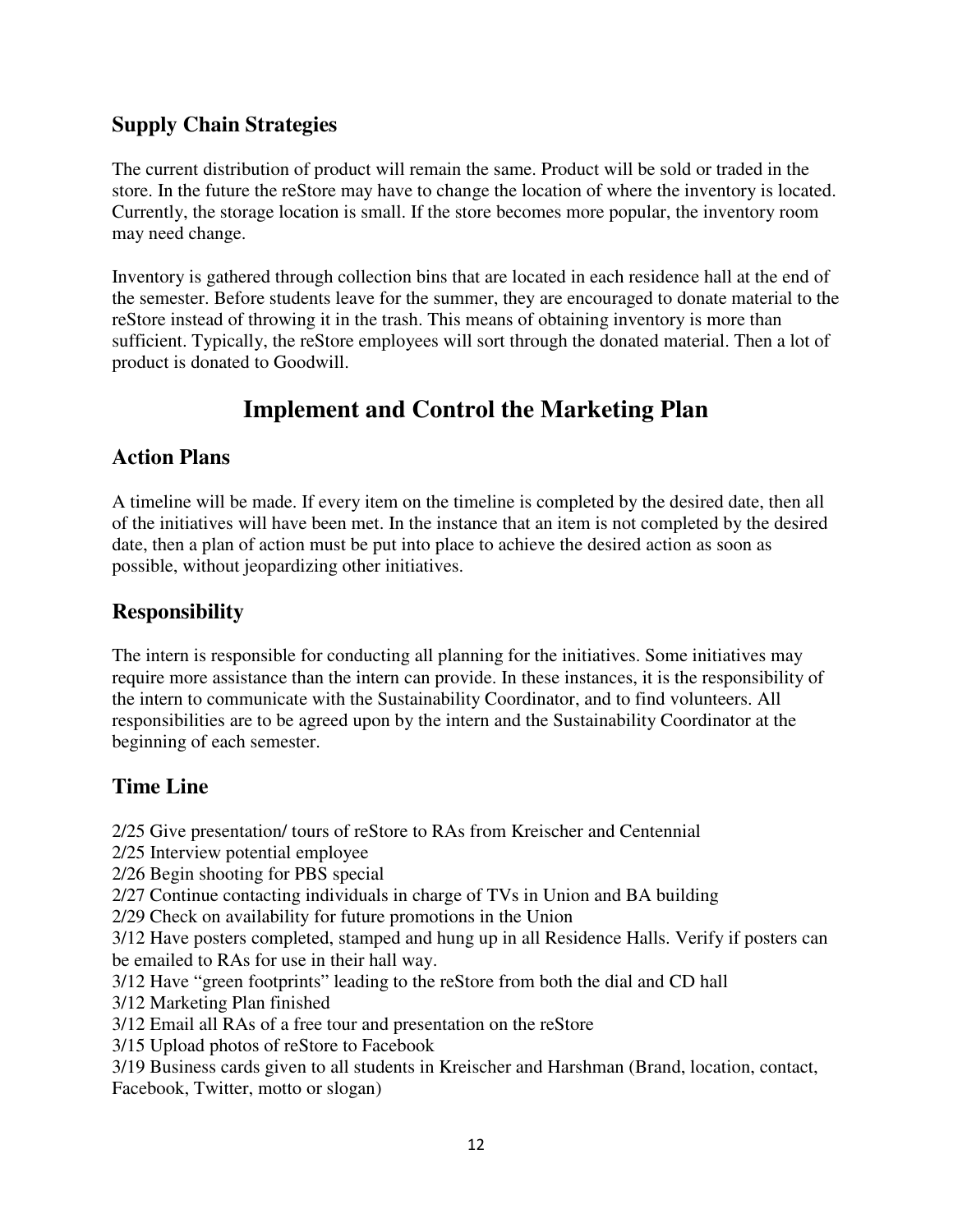3/23 Talk with Tour guide department/Orientation/Admissions about including the reStore in brochures as well as info given in tours 03/29 Table in the Union (Date depends upon what table we can get) 04/13 Table in Union Free Promotional 04/20 Give away to Goodwill 04/25 11-3pm Earth Day table 04/27 Distribute survey to see if students can identify the reStore and what it does 04/29 Analyze results from the semester. 04/30 Story with BG News stating what we have accomplished 05/04 Business Plan finished

#### Additional Notes

The presentations and tours of the reStore will be conducted throughout the spring semester at varying times. The time for these presentations will be dependent on the intern and the RAs schedule.

Facebook weekly Green fact – This is a great way to keep customers interested and visiting our Facebook page.

#### **Budget**

The budget for the reStore is not definite. Any use of funds must come from profits made by the reStore, the "Green Fund", or through the Office of Campus Operations. The "Green Fund" is supported by a small fee paid by BGSU students. To access this fee, one must present a proposal to the Sustainability Coordinator. The proposal must include how the reStore would use the money, and how the money would encourage or promote sustainable initiatives. Accessing funds through Campus Operations will be led by the Sustainability Coordinator. All use of funds must be made in the mindset of sustainable purchasing. Therefore, the materials should be from reused or recycled material, or the product should reduce the stores' consumption of energy, water…etc. If a sustainable product cannot be used, then the reStore should purchase an item that took the least amount of energy or waste to produce. Purchasing environmentally friendly products sets an example for the community, and it demonstrates the reStores' resolve to sustainable practices.

#### **Measurement and Control**

When a customer enters the reStore, the volunteer indicates the time that the customer entered the store. If the customer purchases or trades any items, then the volunteer records the transaction. This information is used for marketing, but it will also show whether the reStore accomplishes the goals that have been outlined. This information will accurately display the number of customers that enter the reStore. At the end of the semester, the number total number of customers that entered the store will be compared with the estimated number of customers that entered the store last semester. Therefore, a system of metrics is established to determine whether the goals were actually accomplished.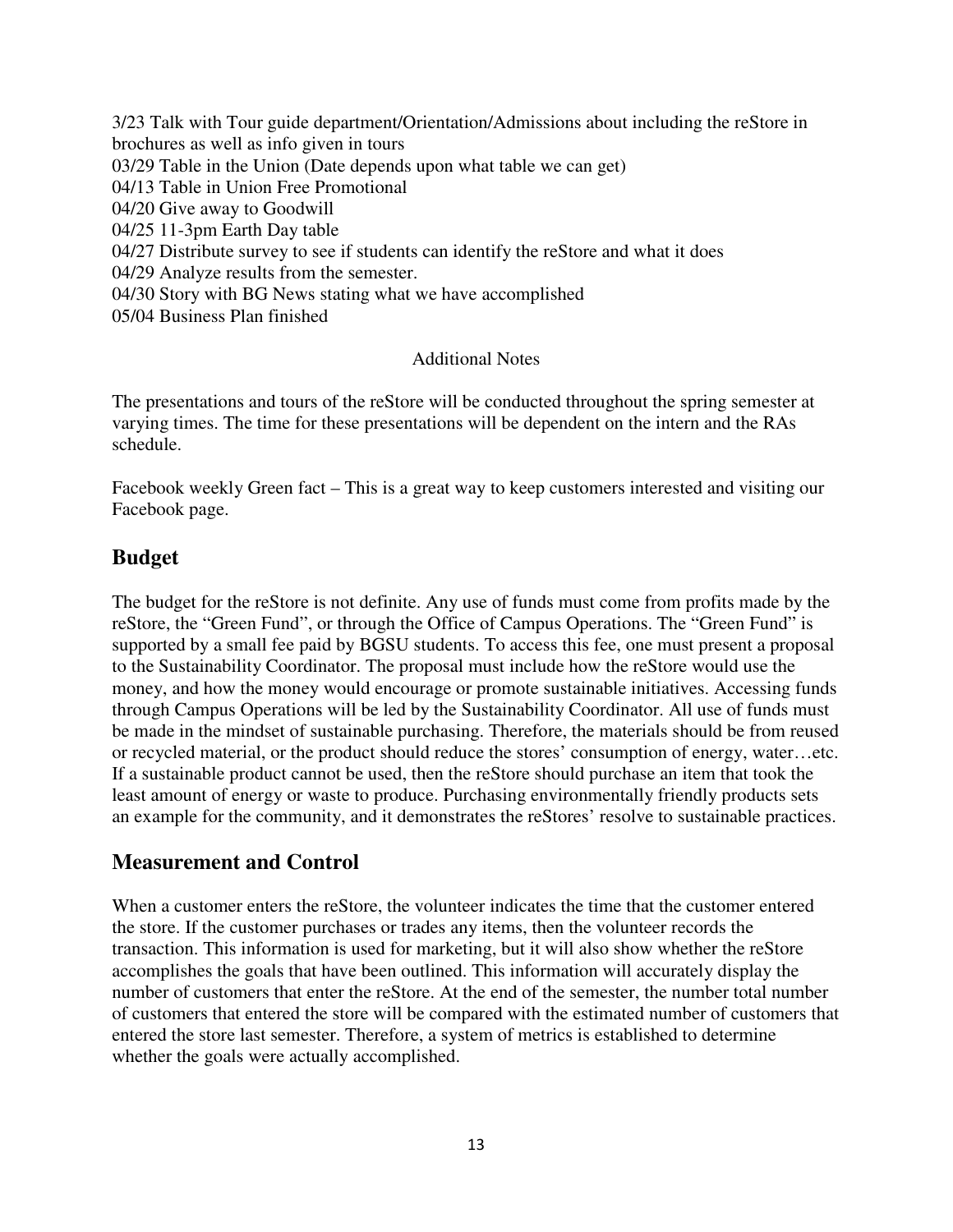Facebook and Twitter allow one to see the number of people who are following or like the reStore. Facebook also shows when people like the Facebook page as well as who is talking about the reStore. This set of metrics will help to determine whether the goals were actually accomplished.

Finally, the survey that was distributed at the beginning of the semester will be redistributed to the students living in Kreischer and passing through the Union. Thus, the results will be quantifiable. This will show a clear increase or decrease in the name recognition of the reStore. The combination of these metrics will adequately show whether the reStore met the goals that were set forth.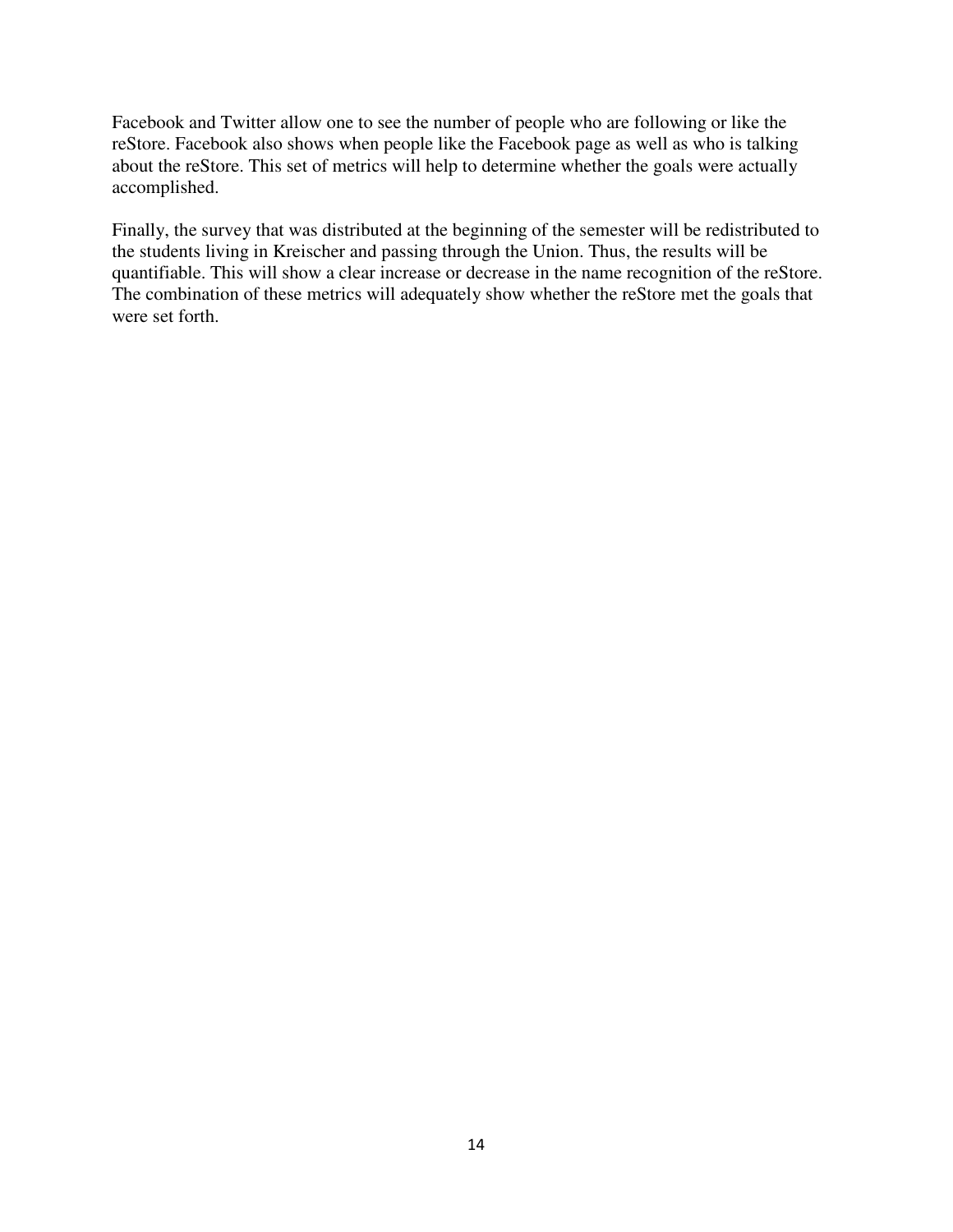#### **Works Cited**

- "BGSU :: Campus Sustainability." *BGSU*. Web. 07 Mar. 2012. <http://www.bgsu.edu/offices/sustainability/index.html>.
- Chamberlain, Troy. "University Ranked Highest in Ohio for Student Loan Debt." *The BG News*. 10 Feb. 2012. Web. 07 Mar. 2012. <http://www.bgnews.com/campus/university-rankedhighest-in-ohio-for-student-loan-debt/article\_432e57e6-53a6-11e1-aba7- 0019bb2963f4.html>.
- "Regional and State Unemployment, 2011 Annual Average Summary." *U.S. Bureau of Labor Statistics*. U.S. Bureau of Labor Statistics, 29 Feb. 2012. Web. 07 Mar. 2012. <http://www.bls.gov/news.release/srgune.nr0.htm>.
- "Table A-4. Employment Status of the Civilian Population 25 Years and over by Educational Attainment." *U.S. Bureau of Labor Statistics*. U.S. Bureau of Labor Statistics. Web. 07 Mar. 2012. <http://www.bls.gov/news.release/empsit.t04.htm>.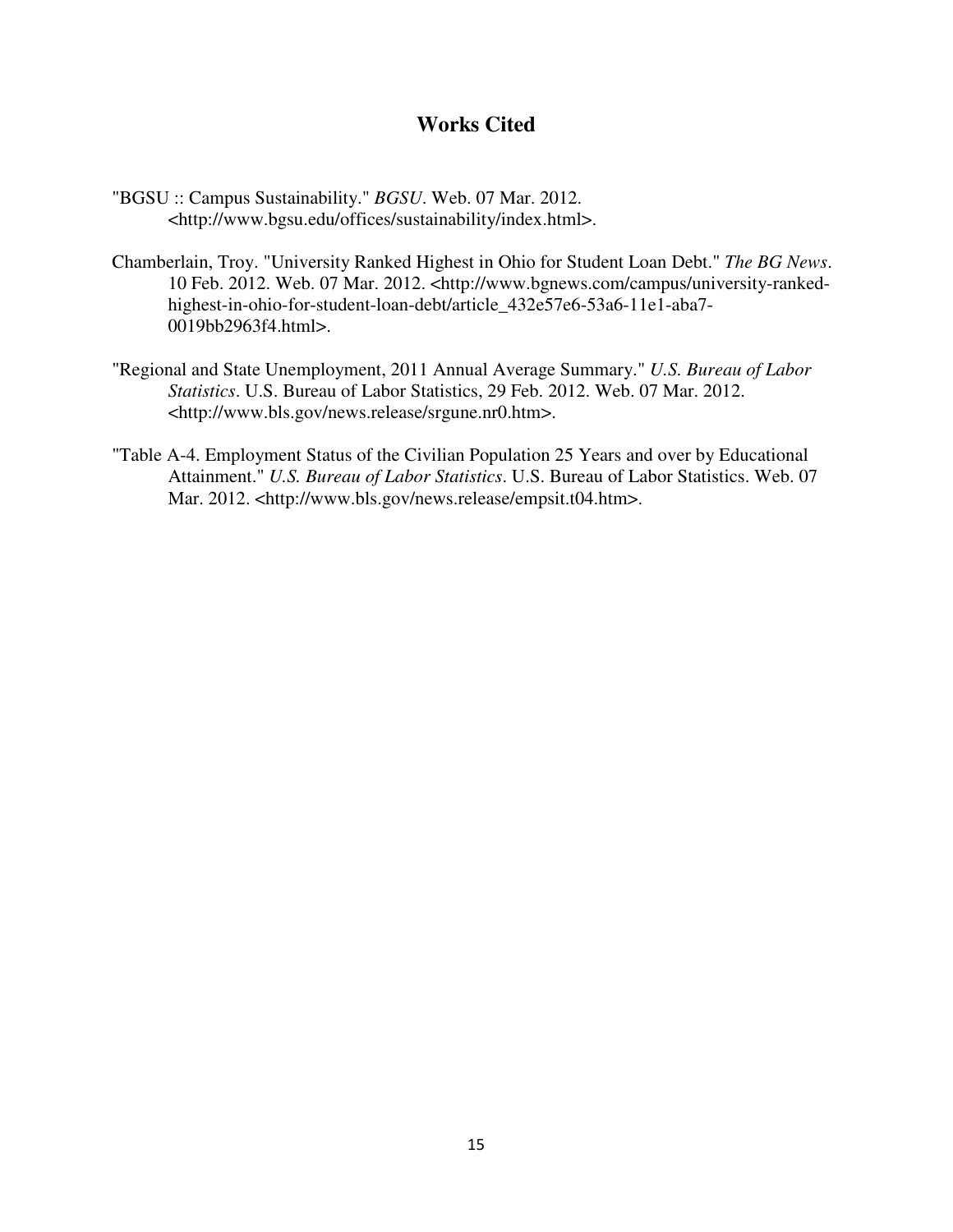## **Analysis**

Number of people who entered the store this semester is equal to 915. Estimated number of people entering the store last semester is equal to 180. Increase in customers who entered the store from last semester is equal to 508.33%.



The reStore was open for 9 weeks or 45 days or 306 hours. There was an increase in store hours by 377.78% from last semester.



The average number of people entering the store this semester is equal to 3 per hour. The average number of people entering the store per day, after accounting for outliers, is 19.4 people per day.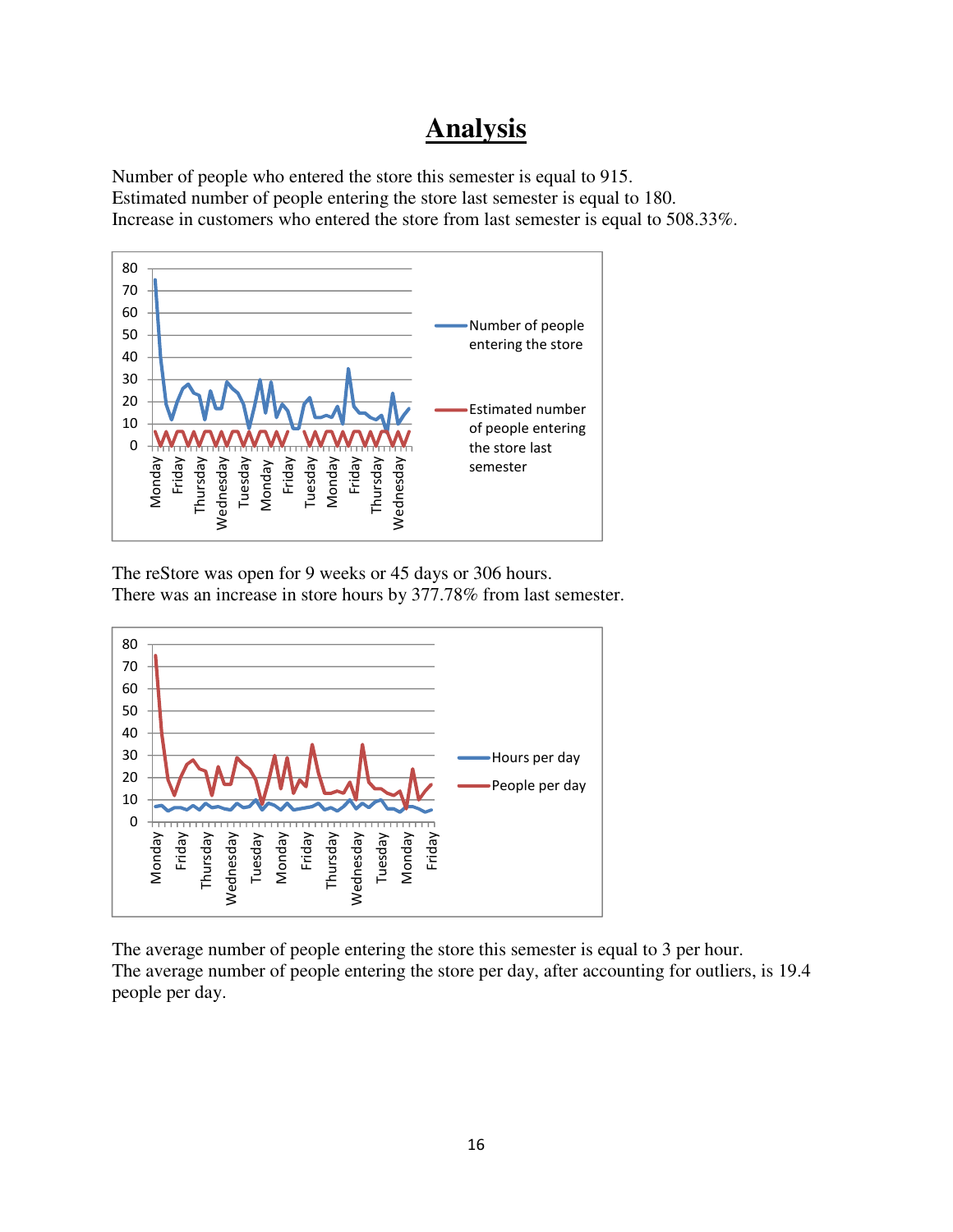

1000 items were traded for a total of 901 items. Thus, 1000 items went into the store, and 901 items left the store. 358 items were clothing related. This list includes hats, belts, dresses, shorts, t-shirts, pants, sweaters, jackets. Thus, 39.73% of what people wanted was clothing related. 179 items that left the reStore are titled as school supplies. Thus, 19.87% of what customers wanted was school supplies.



37% of customers entering the store made transactions

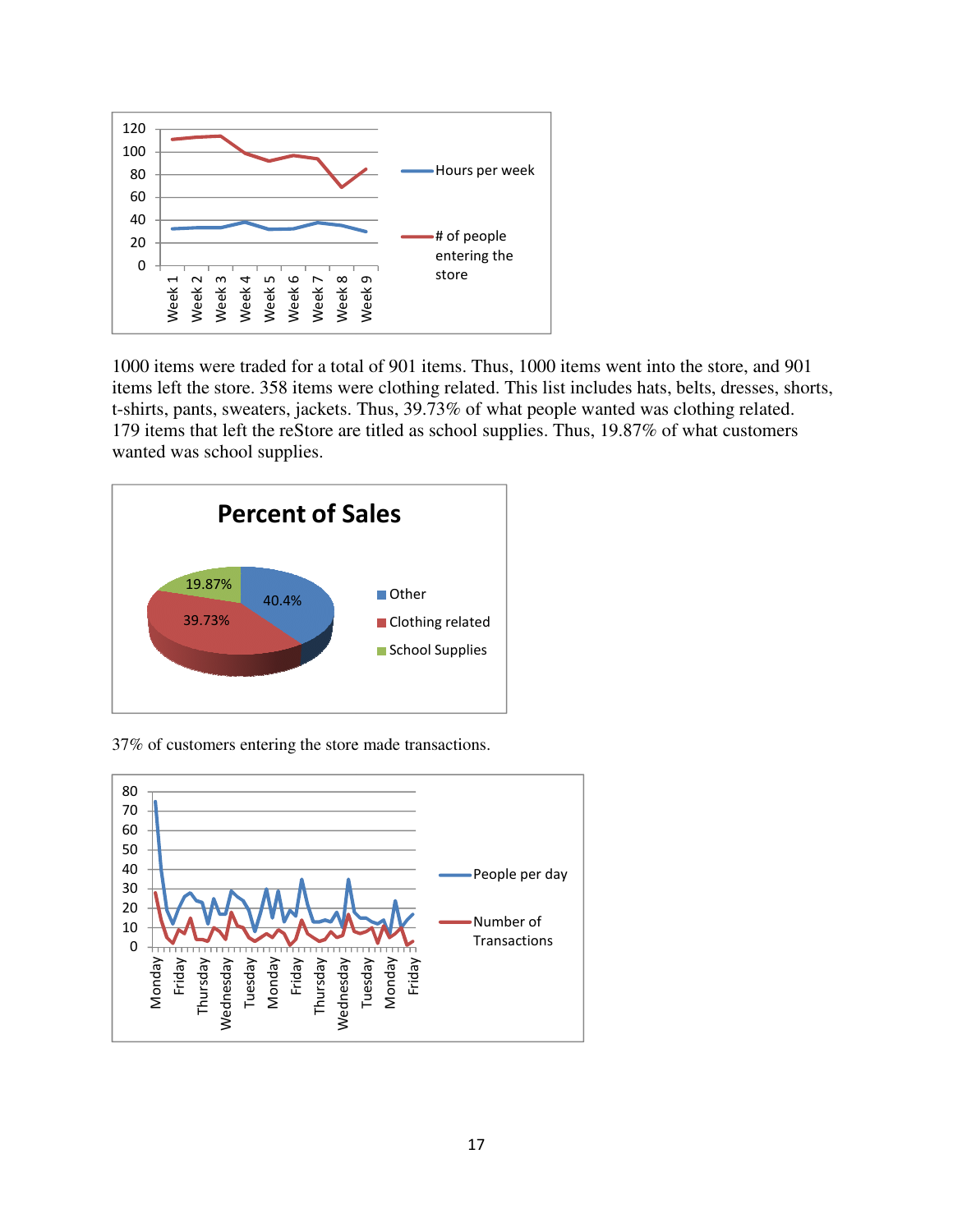Gender make up of customers



#### **Consumer Awareness**

Questions:

- 1. Have you ever heard of the reStore?
- 2. Do you know what the reStore does?
- 1. Have you ever heard of the reStore<br>2. Do you know what the reStore doe:<br>3. Have you ever been to the reStore?

Beginning of semester in KAB

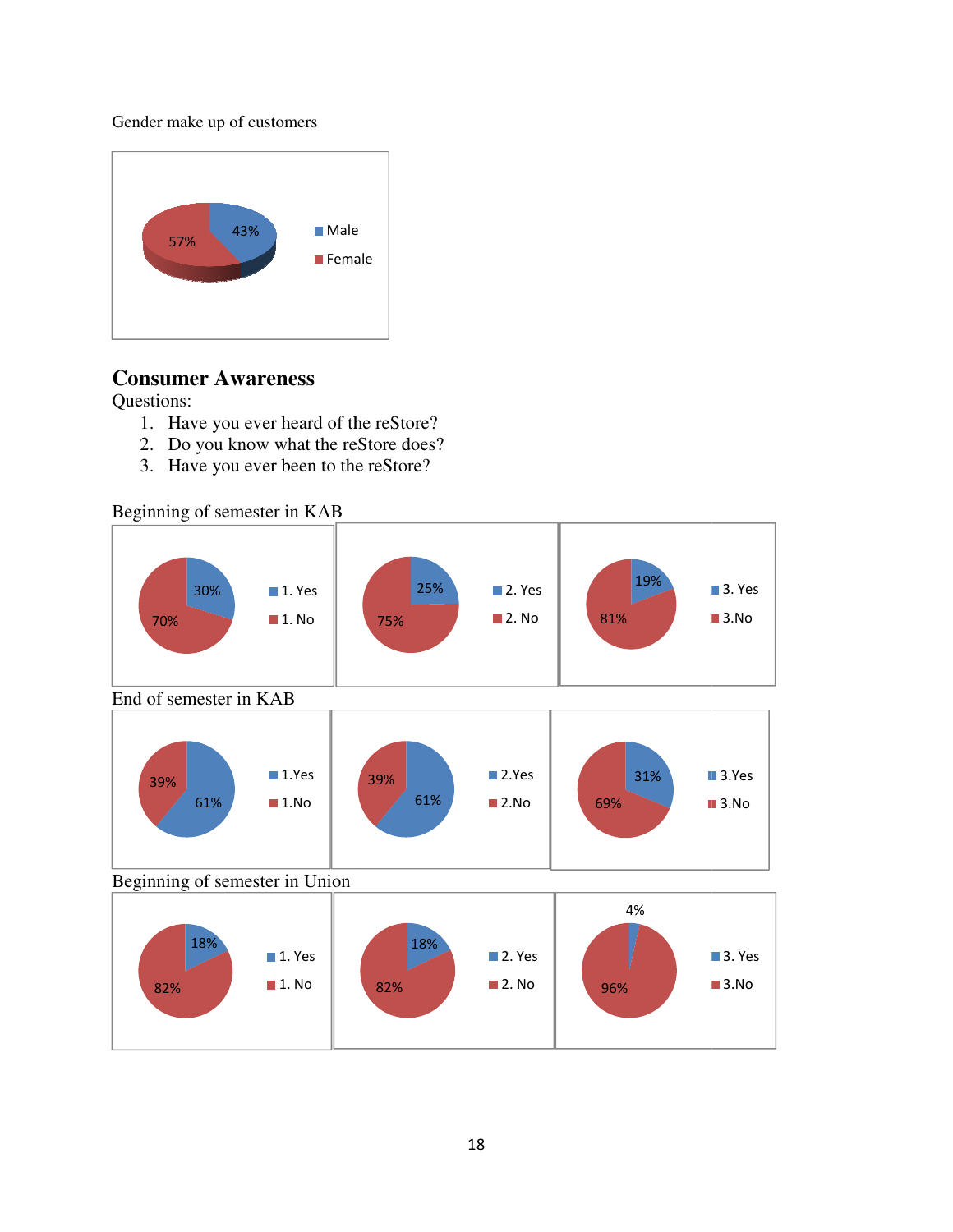After the semester in Union



The number of people that were interviewed in KAB before and after is 57 and 64 respectively. The number of people that were interviewed entering the Union before and after is 28 and 34 respectively. Many of the individuals interviewed, heard about the reStore from an RA, posters or the home page.

### **Summary**

The reStore experienced great success this semester. The reStore increased the number of customers entering the store by over 500%. The customer awareness doubled in Kreischer AB and almost doubled in students entering the Union. This dramatic improvement is derived from two major improvements. First, the hours of the store greatly expanded and were more consistent. The hours for the reStore increased from the previous semester by almost 4 times. Also, the increased promotion improved the market awareness. The following list includes all promotion and advertising events conducted throughout the semester.

- Subject of an interview with BG24
- Appeared on the BGSU newspaper front page
- Appeared on the BGSU website
- Conducted 3 special promotions within the Union
- Gave away 91 binders and 20 notebooks to the abused and neglected children of Wood County.
- Had a commercial running in the Union
- Will appear on PBS within the next 3 weeks
- Implemented into BGSU tours
- Donated 3 boxes and 2 bags of clothing to Goodwill
- Hung posters in each residence hall, and on many of the floors within the residence halls
- Subject of 4 Resident Advisor programs
- Hung promotions in KCD leading residence to the reStore
- Implemented a Facebook page and gained 106 likes
- Implemented a Twitter and have 12 followers

The reStore also won Organization of the Month of February. This was awarded to the reStore, due to its sustainability focus and cooperation with multiple departments. The reStore was involved in Residence Life, Admissions, and Orientation. Marketing typically sees results long after being implemented. Thus, to have this immediate success is exceptional.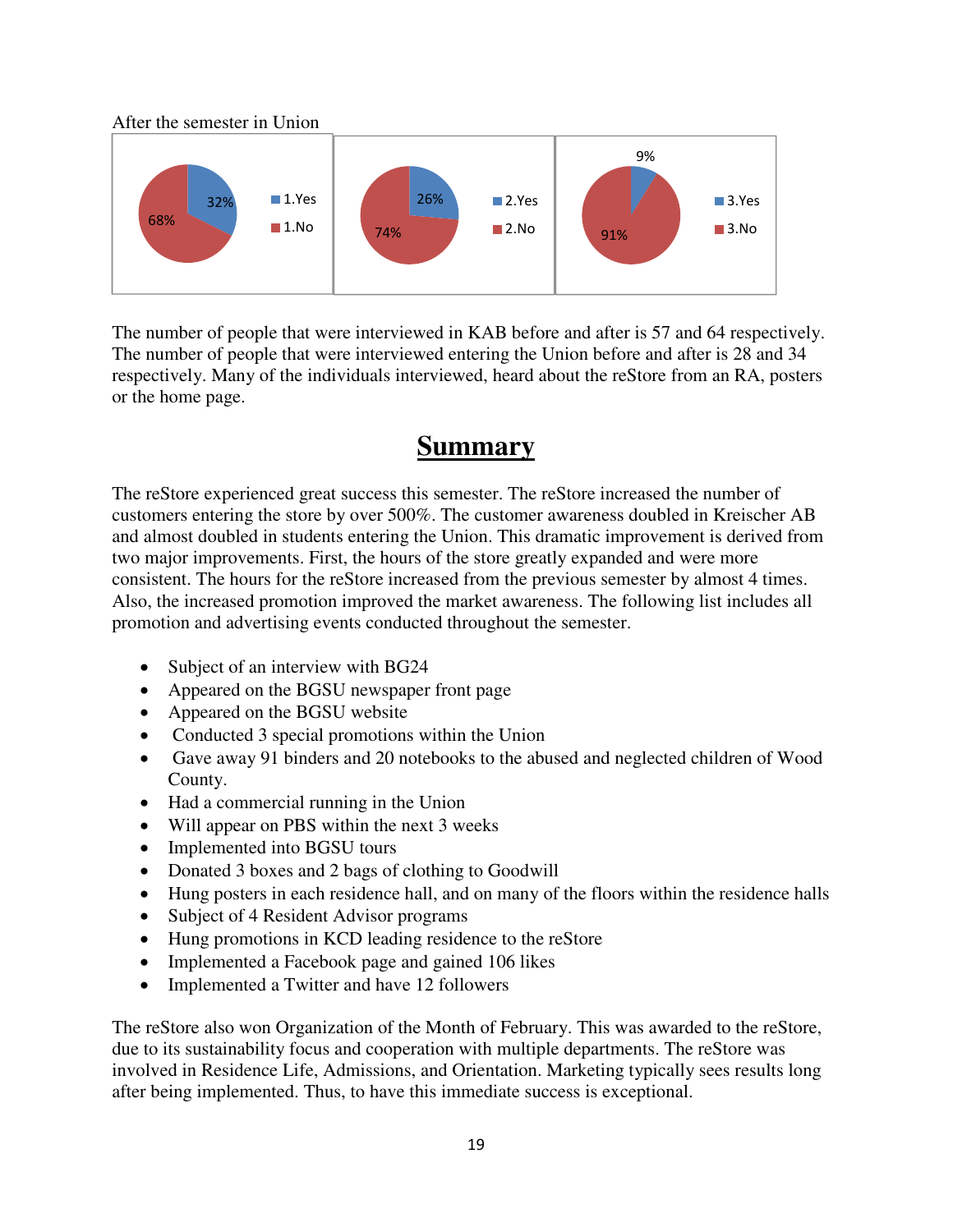## **Recommendations**

It is essential that four objectives are completed for next semester. First, the reStore must obtain a great intern for next fall. Second, the store must remain open for a large portion of the week. Third, if the store is to greatly expand, the store must obtain another location. Finally, the marketing campaign must continue. I will also discuss some other recommendations that are less critical to the success of the store.

The fall intern is essential to the success of the reStore. The intern is responsible for all of the marketing, hiring and training of employees, maintaining hours, and managing of employees. There will not be another individual to complete these tasks. If one who is not competent is hired as the reStore intern for the fall semester, then the store will not experience much success. A good intern is defined as, one who is capable of managing a staff of student volunteers, able to creatively and effectively communicate with BGSU students through various modes of communication. This intern must be able to put in long hours, work diligently, professionally, and ethically. Finally, a good intern is one who will be able to build upon the success of previous semesters to improve the number of transactions, number of customers that enter the store and market awareness. Thus, the potential success of the reStore is dependent on a good intern.

Second, the store must maintain a variety of store hours. One of the reasons that the store was successful this semester, was the frequency of hours. Even this last semester, many individuals found that the hours were not followed. Unfortunately, some individuals did not return to the reStore after finding the store closed. This lessens the credibility of the reStore, decreases customer satisfaction and leads to lost transactions. Therefore, more volunteers must be hired. In the instance that an employee is not able to work, another volunteer should be able to work. This will expand the stores hours and will produce a more reliable store. Important hours that the store should remain open, include before and after meals. Many times late hours also attracted residents. It would be helpful to have consistent hours. This semester, the store never had the same hours each day. This unpredictability made it difficult for residents to know when the store was open. Thus, the intern for next semester should try to keep frequent and regular hours.

Third, for the reStore to expand and achieve greater success, a new location must be obtained. Due to the current location, most of the reStore's customers are from Kreischer or Harshman. This is due to the store being located in an obsolete place in the far corner of campus. Most college students are not willing to carry goods across campus to trade. One possible location for the store could be in the old basketball gym. This may not be a good change. The location would be more centralized; however, this may not increase the customer base. Currently, every resident in Kreischer Darrow must walk in front of the store several times a day. In addition ever resident who lives in Kreischer Compton, must walk in the hallway in which the reStore is located. This amounts to roughly 450 people. Moving the store to the gym could lessen the number of customers entering the store, due to a decrease in convenience for Kreischer and Harshman residents. The optimal location for the reStore would be located in the Union on the first floor. One possible option for the store could be located in the game room. This room is frequently empty and the games are outdated. By obtaining a more centralized location, the reStore would obtain more customer awareness, which would increase the number of transactions made.